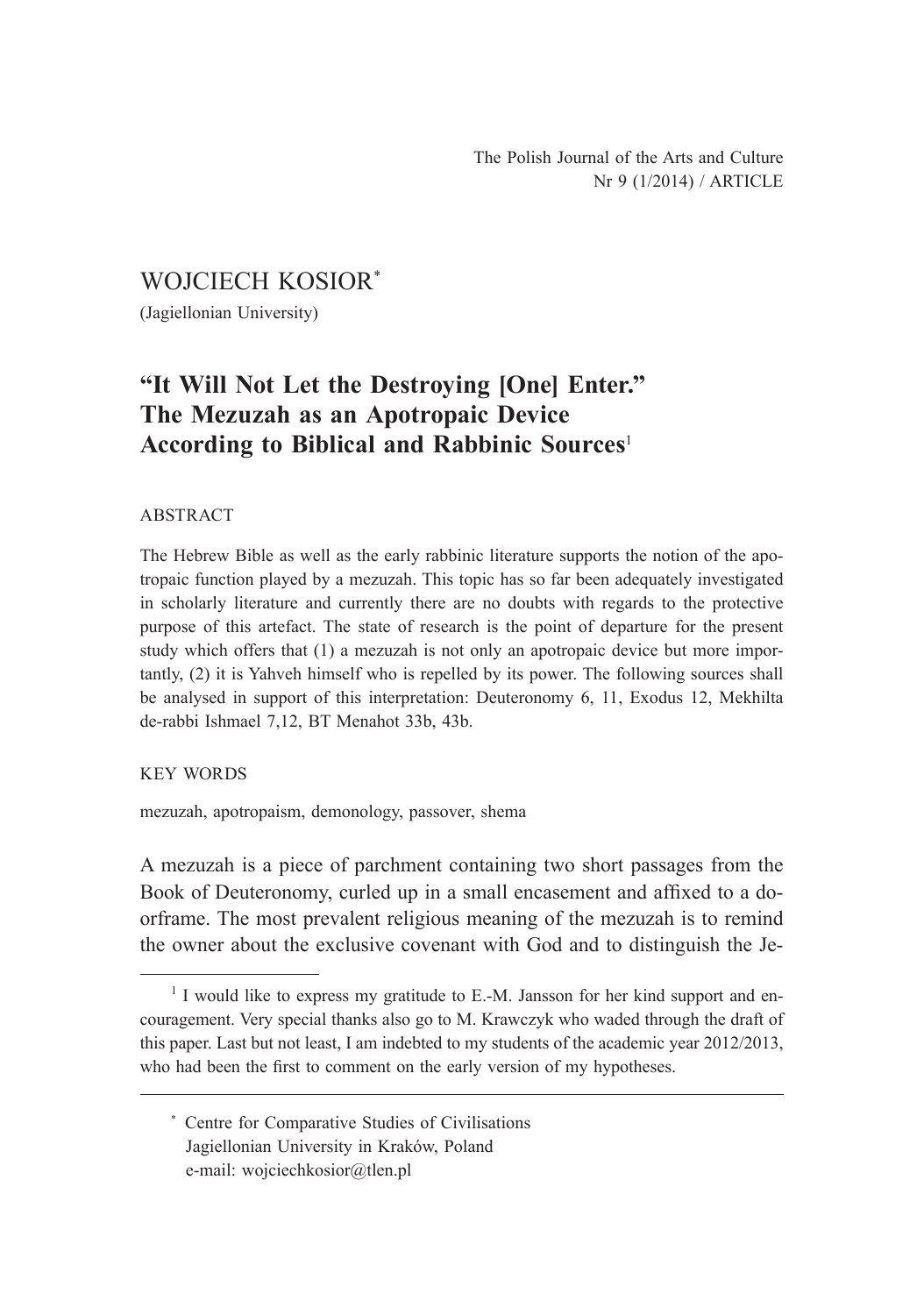wish house from the gentile. As such, the mezuzah is one of the most widespread customs, promoted and practiced by religious and secular Jews alike.<sup>2</sup> However, the rational understanding of the main purposes of the mezuzah is not the only one. The official web-page of an organization *Bi-zkhut rabbi Shime'on* collects the testimonies of those who have personally experienced the extraordinary power of the mezuzah. Some statements speak about the direct dependence between the damaged biblical text and the essence of the encountered calamity.<sup>3</sup> Also well known are the actions undertaken by one of the Hasidic movements in the 1970s. After a series of terrorist attacks in Israel, the representatives of Chabad-Lubavitch started the campaign for the systematic checking of mezuzahs. The more general assumption underlying the action was that adhering to the *mitzvot* would guarantee personal safety.<sup>4</sup> Finally, according to various pieces of sociological research, approximately three-quarter of adults in Israel believe that the mezuzah literally guards their houses.<sup>5</sup>

Throughout the ages, many Jewish thinkers have vehemently opposed the amuletic<sup>6</sup> functions of the mezuzah. From the Talmudic sages up until many contemporary rabbis, it has been stated that to ascribe any "magical" function to the mezuzah would mean involvement in idolatry. Moshe ben Maymon is probably the most often cited one to emphasise the sophisticated, intellectual dimension of the *mitzvot* in general.7 His *Mishneh Torah* vigorously condemns those who treat it as a luck-bringing device and thus spoil "the unity

<sup>2</sup> A. Berlin, *The Oxford Dictionary of the Jewish Religion*, New York 2011, p. 491.

<sup>3</sup> See for example: "A woman suffered from deep depression. An examination of her mezuzahs revealed that in the word «your soul» there was a letter split in two." [Online], http://www.rashbbi.com/מזוזה/מוצרים/THE-MEZUZAH-GUARDS-OUR-DOORWAY.html, [accessed: 8.07.2013]. 4 After: M. L. Gordon, *Mezuzah: Protective Amulet or Religious Symbol*, "Tradition:

A Journal of Orthodox Thought" 16:4 (1977), p. 7–8. 5 H. Aviezer, *Ha-Mezuzah – beyn Mitzvah le-Qamiya'*, "Ma'aliyot" 19/1997, p. 217. 6 "Amulet" is understood here as an object worn by a person who believes that it

brings luck and protects against malevolent forces, both personal and impersonal. After: ibidem. 7 B. Z. Luria, *The Development of the Mezuzah*, [in:] *Dor le-Dor*, eds. H. Abramowitz

et al., Vol. 5, 1/1976, p. 6. Rambam was of course not the first one to supply a thoroughly rationalistic interpretation of the custom – the earlier instances are in the *Letter of Aristeas* 155–161 and Philo's *The Special Laws* IV, 26:137–142. The sources suggested by and presented in: Y. Cohn, *Tangled up in Text: Tefillin and the Ancient World*, Society of Biblical Literature 2008, p. 80–86.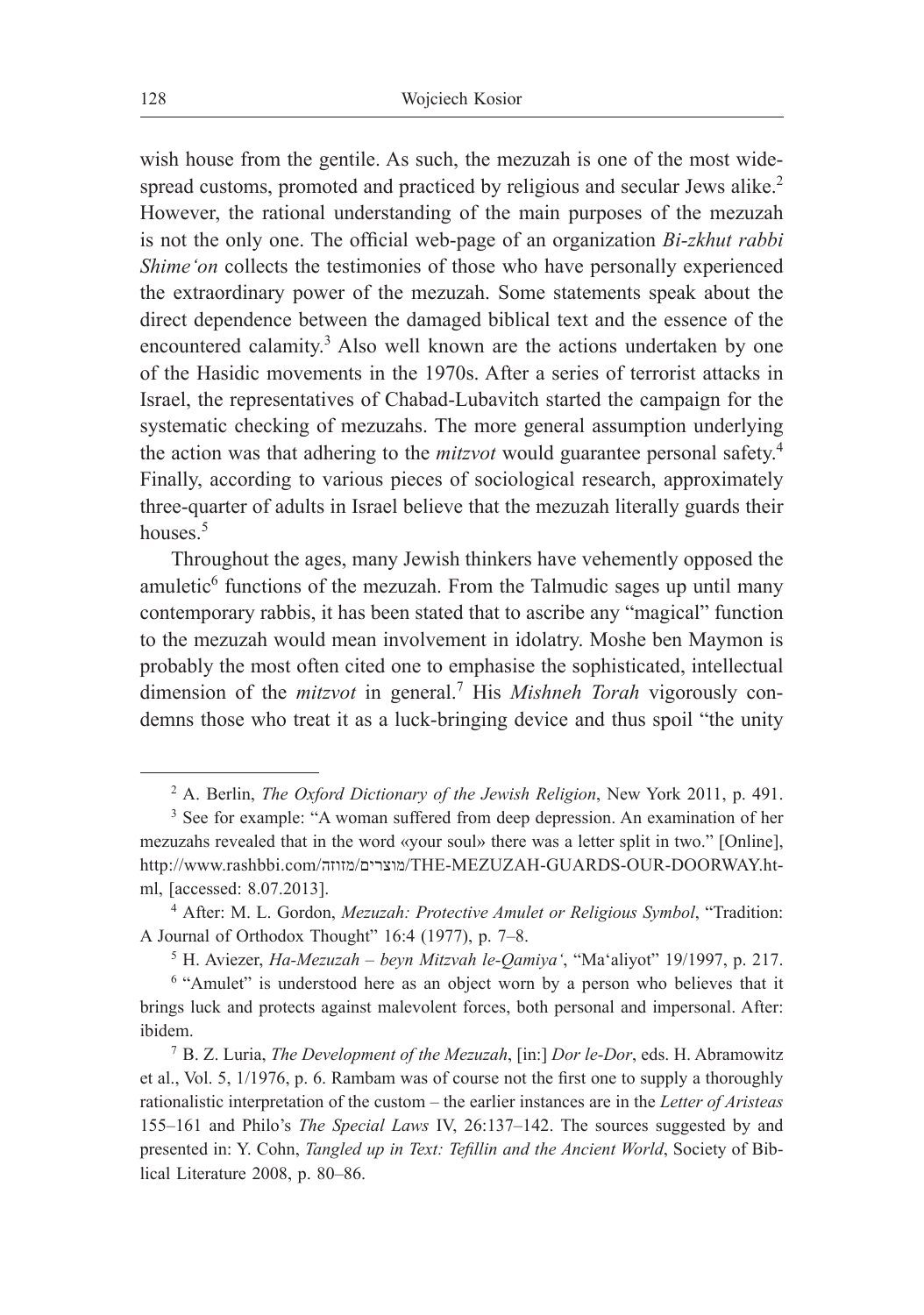of the Name."8 Nevertheless, there are at least three rationales to assume that the mezuzah has always played amuletic functions. Firstly, the very zeal of the "enlightened" objections suggests the presence of the opposite notion. Secondly, culture-comparative analysis shows that the objects placed on domestic thresholds often bear the function of keeping a broadly understood evil away.<sup>9</sup> Thirdly and most importantly, both biblical and rabbinic sources explicitly witness the belief in the anti-demonic function of mezuzah. Although the *hazalim* are primarily concerned with the technical details of the *mitzvat mezuzah*, the idea of its protective function is acknowledged: JT Megillah 4:12 hints at the custom of carrying portable mezuzahs. BT Bava Metziya 102a describes a case of a man who disregards the precept and thus brings death on his family, whereas BT Pesahim 113b bans from the heavens those who fail in fulfilling the commandment. $10$ 

The textual support for the apotropaic interpretation of the mezuzah is strong – in fact, significantly surpassing that of affiliation and admonition. Accordingly, there are numerous academic works which concern the problem and splendidly refute any attempts at sustaining any exclusively "rational" interpretations.11 It seems however, that one aspect of the apotropaic vibe of the mezuzah has so far, and to the best of author's knowledge, gone virtually noticed by the scholars. Whereas there is very little doubt with regards to

the mezuzah. Suffice it to say that the problem has been approached from various perspectives what resulted in an adequate support for the protective function of the artefact. See for example: D. Frankfurter, *The Interpenetration of Ritual Spaces in Late Antique Religions: An Overview*, "Archiv für Religionsgeschichte" 10/28 (2008), p. 200–201. C. Houtman, *Historical Commentary on the Old Testament*, Vol. 2, Kampen 1996, p. 175. J. Milgrom, *Mezuzah*, [in:] *Theological Dictionary of the Old Testament*, eds. G. J. Botterweck, H. Ringgren, H.-J. Fabry, Cambridge 1997 [TDOT], Vol. 8, p. 225. E. Reiner, *Plague Amulets and House Blessings*, "Journal of Near Eastern Studies", Vol. 19, No. 2 (1960), p. 148–150. M. Weinfeld, *Perushah shel Qri'at Shema' ha-Miqra'it*, [in:] idem, *'Aseret ha-Divrot ve-Qri'at Shema': Gilguleyhen shel ha-Tzohorot 'Emunah*, Ha-Qibutz ha-Me'uhad 2001, [online], http://mikranet.cet.ac.il/pages/printitem.asp?item=13044, [accessed: 8.07.2013].

 $10$  For a broad selection of the rabbinic sources illustrating the problem see: C. Hezser, *Jewish Literacy in Roman Palestine*, Tübingen 2001, p. 215. E.-M. Jansson, *The Message of a Mitsvah: The Mezuzah in Rabbinic Literature*, Lund 1999, p. 50–54.

 $11$  E.g.: M. Gordon, op. cit., especially p. 14–16. For a magnificent critique of Gordon's "exegetical acrobatics" see: H. Aviezer, op. cit., especially p. 225.

<sup>8</sup> Hilkhot Tefillin, Mezuzah ve-Sefer Torah 5:4. Cf. M Sanhedrin 10. The apotropaic potential of the name *Shadday* traditionally written on the mezuzah casing will be discussed in the separate forthcoming paper.<br><sup>9</sup> Due to the brevity of space, it is impossible to discuss here the cultural contexts of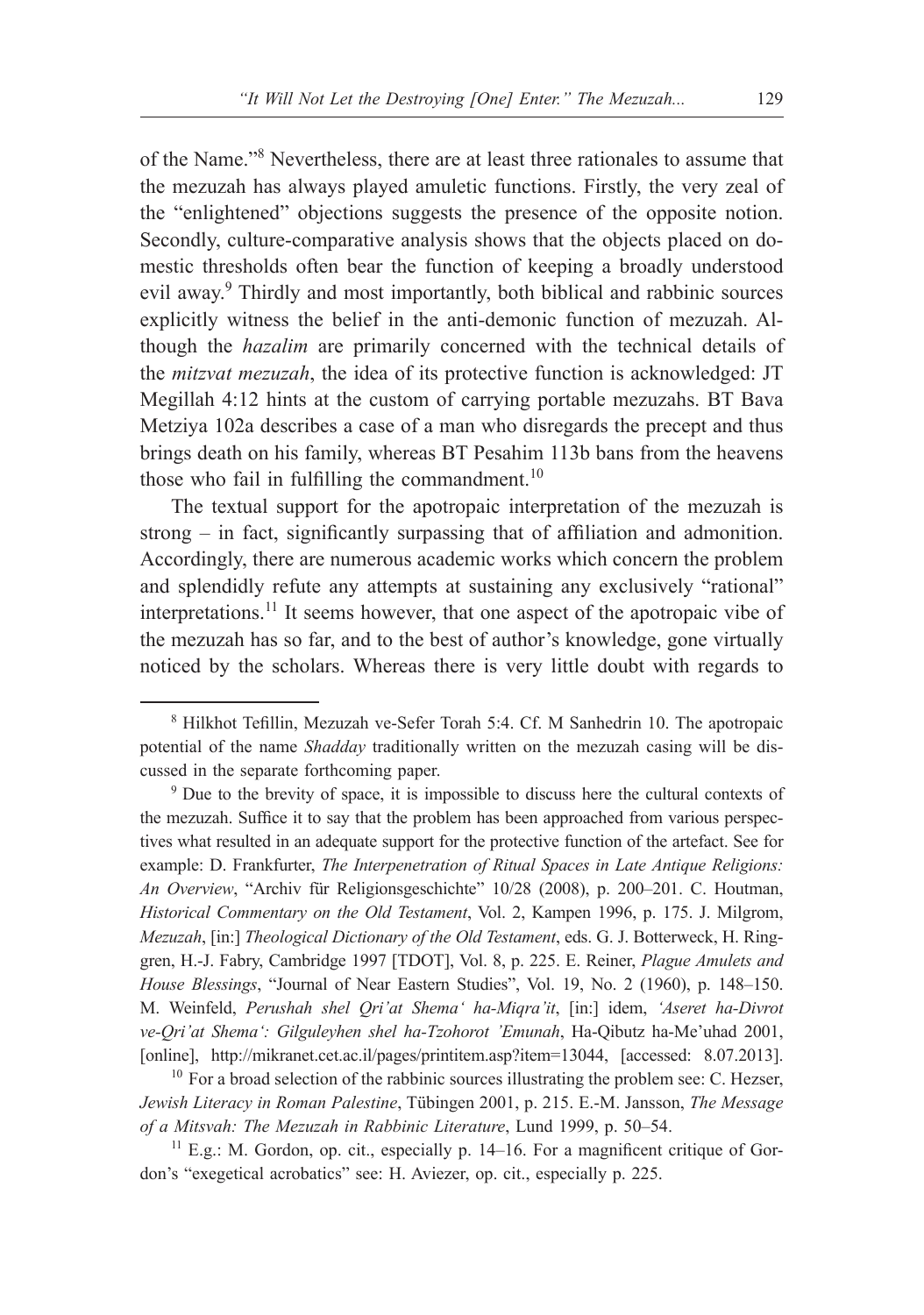its protective potential, the sources as well as the exegetes are suspiciously hesitant to spell out the object of the mezuzah's repellant influence. Usually it is an angel or some other demonic entity on the prowl which is said to be deterred by the device.<sup>12</sup> Meanwhile, the scrupulous reading of the sources allows the advancement of a completely different hypothesis.<sup>13</sup>

## NO ONE ELSE TO BLAME

The Hebrew word *mezuzah* is usually rendered as "doorpost" or "doorframe" and as such is present in most English translations of the HB. The etymology of the word is at best obscure. Among the candidates for the root of the word are (1) זוז connected to the Assyrian *manzazu*, meaning "fixed," "fastened" or "secured" and (2) זווא conveying the idea of "pair, set."14 *Mezuzah* appears in connection with words like *delet*, *petah* or *mishqof* and although the exact meaning is fluid, it definitely has to be treated as a part of an entryway.<sup>15</sup> The word (also in plural) occurs 19 times in the HB.<sup>16</sup> The number of instances of the word is low and its repartition uneven thus forming several semantic clusters. Of the foremost interest are the instances in Deuteronomy 6:4–9 and 11:13–21 which convey the unique biblical obligation to inscribe

<sup>&</sup>lt;sup>12</sup> This fact alone should awaken suspicions as it is well known from other biblical and rabbinic (especially midrashic) sources that such figures often play a significant role in unburdening the deity from theologically troublesome tasks. See the discussions of the figure of *mashhit* and the wrath of Yahveh in the further parts of the present paper.

<sup>&</sup>lt;sup>13</sup> The issue of the mezuzah, although significant in religious praxis, is by no means a central topic in the sacred scriptures of Judaism. The subsequent interpretations by necessity rely on several biblical and rabbinic passages taken from the vast body of the Jewish literature and accordingly, the conclusions have obvious limitations. Besides, as the word "hypothesis" implies, what follows is just a hermeneutical proposal and as such is opened for discussion, comments and, *'eyn mah la'asot*, critique.

<sup>&</sup>lt;sup>14</sup> Entries: זווא, זוו, זווי, זוו, אזוז in: M. Jastrow, *A Dictionary of the Targumim, The Talmud Babli and Yerushalmi, and the Midrashic Literature*, London – New York 1903, p. 384–385.

<sup>&</sup>lt;sup>15</sup> C. Houtman, op. cit., p. 175. J. Milgrom, op. cit. Entry: מזוזה, [in:] A. Even-Shoshan, *Ha-Milon h-Hadash*, vol. 3, Kiryath Sepher Jerusalem 1979, p. 1276. L. I. Rabinowitz, *Mezuzah*, [in:] *Encyclopedia Judaica*, eds. F. Skolnik, M. Berenbaum, 2nd edition, Detroit-New York-San Francisco-New Haven, Conn-Waterville, Main-London 2007, [EJ], Vol. 14, p. 156. M. Weinfeld, op. cit.  $16$  All the concordances as well as linguistic calculations have been prepared using

BibleWorks 8.0 software.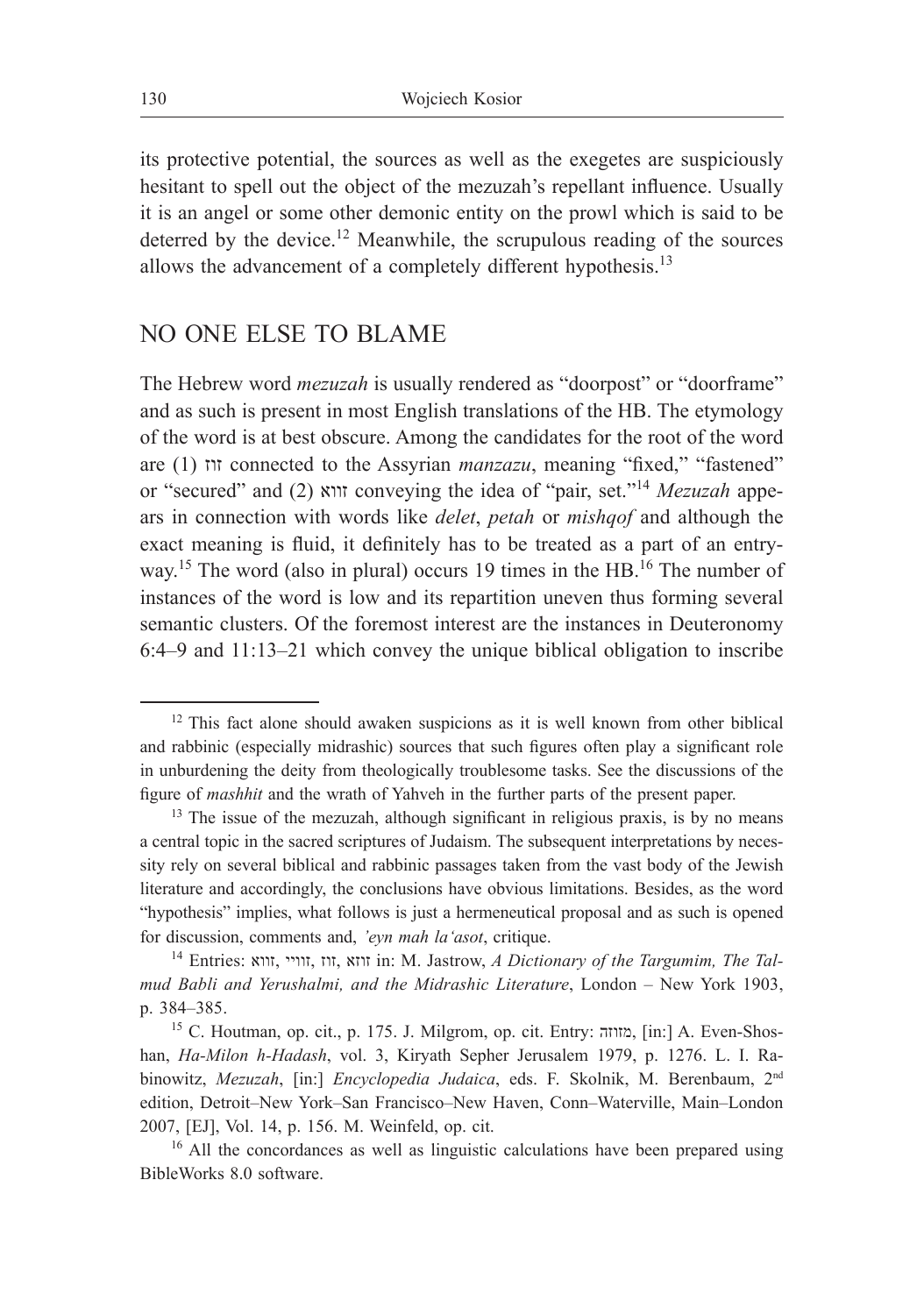"these words"17 upon doorposts (Heb. *mezuzot*). Both portions constitute the *shema'* – the traditional although not exclusive textual content of mezuzah.18

Deuteronomy 6:4–9 comprises four lesser parts:<sup>19</sup> (1) the acknowledgment of Yahveh's oneness in v. 4; (2) the obligation to love him in v. 5; (3) the pedagogical regulations in transmitting the commandments in vv. 6–7 and (4) the instructions with regards to the placement of "these words" in vv. 8–9. V. 4 reads "Yahveh is our Elohim, Yahveh is one"20 and as S.D. McBride puts it: "no statement in the Hebrew Bible has provoked more discussion with less agreement than this one."21 The crux is the word *'ehad* usually translated as "one" and as such considered to be the cornerstone of biblical monotheism, despite the explicit acknowledgement of other deities (Heb. *'elohim 'aharim*) in Deuteronomy 11:16.22 The discussion is still ongoing and the "one" has been interpreted as: "alone,"23 "unique" and "outstand-

 $20$  All citations from the source texts are presented in author's translation unless stated otherwise. The square brackets indicate the words introduced in translation, the curly brackets – the words translated freely, whereas the soft brackets – additional remarks. The priority of the translations was to maintain the inherent ambiguity of the text. 21 S. D. McBride, *The Yoke of the Kingdom*, "Interpretation" 27/1993, p. 291. The

present translation is based on the assumption that Deuteronomy 6:4 forms a "staircase" or "climactic" parallelism: the second clause of the pattern repeats an element of the first clause and completes the statement introduced in the first clause. J. Kraut, *Deciphering the Shema: Staircase Parallelism and the Syntax of Deuteronomy 6:4*, "Vetus Testamentum" 61 (2011), especially p. 599–600.

<sup>22</sup> R. Magidov, M. Simhon, *Shema' Yisra'el, Yahveh 'Eloheynu, Yahveh 'Ehad*, [in:] idem, *Ha-Huq ha-Miqra'i: beyn Hazon le-Mimush*, Kerem 1998, [online], http://lib.cet. ac.il/pages/printitem.asp?item=3506, [accessed: 8.07.2013].

<sup>23</sup> Although there is a variety of places in which *'ehad* functions as a semantic equivalent of *levad* (e.g. Josh 22:20; 2 Sam 7:23 or 1 Chr 29:1), this is doubtfully the case in Deuteronomy. D. I. Block, *How Many Is God? An Investigation into the Meaning of Deuteronomy 6:4–5*, "The Journal of the Evangelical Theological Society" 47/2 (2004), p. 196, 199–200. B.E. Willoughby, *A Heartfelt Love: An Exegesis of Deuteronomy 6:4– 19*, "Restoration Quarterly" 20 (1977), p. 78.

<sup>&</sup>lt;sup>17</sup> Probably the passages themselves. For a review of alternatives see: D. L. Christensen, *Word Biblical Commentary: Deuteronomy 1–11*, Word Books 1991. L. Jacobs, *Shema, reading of*, [in:] EJ, Vol. 18, p. 454. J. L. Kugel, *Traditions of the Bible: A Guide to the Bible As It Was at the Start of the Common Era*, Harvard University Press 1998, p. 850.

<sup>&</sup>lt;sup>18</sup> The textual contents of mezuzah are roughly delineated in M Menahot 3:7 and BT Menahot 31b whereas findings from Qumran show a wide variety of biblical passages utilised for this purpose. See: E.-M. Jansson, op. cit., p. 33, footnote number 25, p. 42–43.

<sup>&</sup>lt;sup>19</sup> By necessity the discussion of the historical development of these and rabbinic texts is excluded from the present study and only the final redaction is taken into consideration.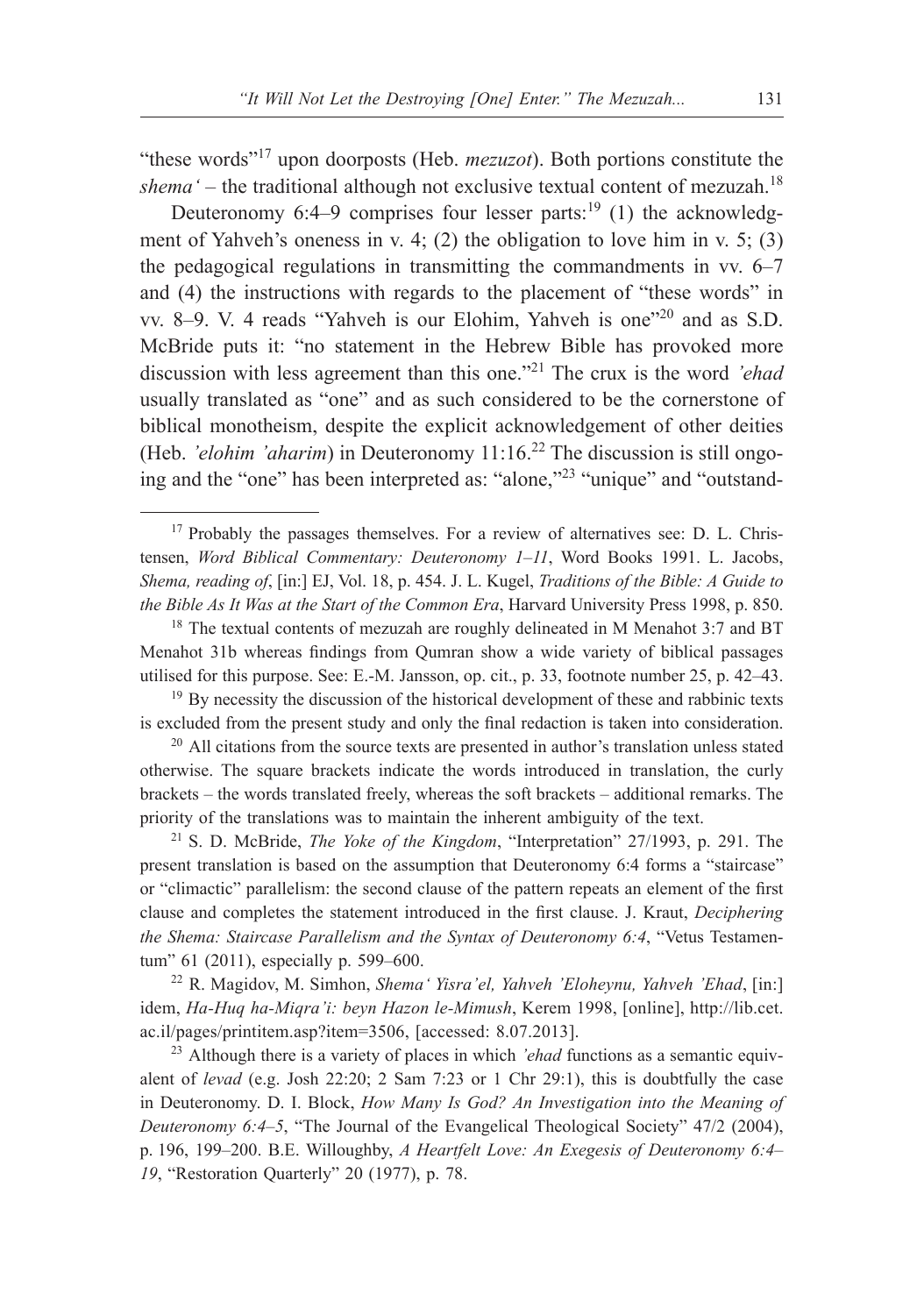ing,"<sup>24</sup> "first,"<sup>25</sup> "bound to one place only"<sup>26</sup> or "lacking a female consort."<sup>27</sup> Needless to say, none of those renditions became universally acknowledged. A fresh proposal, still in line with the existing ones, is offered by J.G. Janzen who claims that *'ehad* should be understood as "coherent" and Yahveh as "the one who is consistent," contrary to the other deities worshipped by the nations.28 Such a reading, although somewhat resembling the much later theological conclusions of Rambam, finds its support in the subsequent description: it is the same god of Israel who dispenses both life and death. Accordingly, the Yahveh would be one among many, but the only for his people, caring for the good, hateful for the transgressors but still – coherent.

This aspect of oneness is transmitted in the second part of *shema'*. Analogously, Deuteronomy 11:13–21 contains a few portions: (1) the affirmation of Yahveh's care in vv. 13–15 and his anger in vv. 16–17; (2) the pedagogical instructions in v. 19; (3) the directives concerning the placement of "these words" in vv. 18, 20 and (4) the promise to lengthen the days in v. 21. The juxtaposition of these two biblical passages constitutes a new semantic structure. First, despite the polytheistic entourage, it is still emphasised that it is Yahveh alone who controls the life and death of his followers. The rules are relatively simple: as long as Israel obliges to his commandments, their life is sustained whereas whenever they fail, Yahveh cuts off the rains. Secondly, right after acknowledging the status of Yahveh, the obligation to love him is introduced. Given the pedagogical<sup>29</sup> and covenantal phraseology of Deuteronomy and parallel ancient Near Eastern political

<sup>24</sup> D. L. Christensen, op. cit. J. Kraut, op. cit., p. 602. L. Jacobs, *Shema, reading of*, op. cit., p. 455.

<sup>&</sup>lt;sup>25</sup> Cf. KTU 1.4 vii 50–52 which juxtaposes particular deities with the numbers designating their place in the pantheon. C. H. Gordon, *His Name Is "One"*, "Journal of Near Eastern Studies", Vol. 29, No. 3, (1970), p. 198.

 $26$  J. Kraut, op. cit., p. 587. M. Weinfeld, op. cit.

<sup>27</sup> G. Lohfink, after: D. I. Block, op. cit., p. 198, footnote number 26.

<sup>&</sup>lt;sup>28</sup> The said author supports his assertion with two other instances: (1) Job 23:11–17 and the protagonist acknowledging the integrity of Yahveh, who perseveres in afflicting his servant and (2) Zachariah 14:9 stressing the promised restoration of Jerusalem. J. G. Janzen, *On the Most Important Word in the Shema (Deuteronomy VI 4–5)*, "Vetus Testamentum", Vol. 37, Fasc. 3 (1987), especially p. 286–287, 297–298.

<sup>29</sup> See e.g. the similarity of the phrases *shema' Yisra'el* and *shema' bani* applied often in the context of wisdom literature (e.g. in Proverbs 1:8 or 4:1). J. L. McKay, *Man's Love for God in Deuteronomy and the Father/Teacher – Son/Pupil Relationship*, "Vetus Testamentum", Vol. 22, Fasc. 4 (1972), p. 428–429.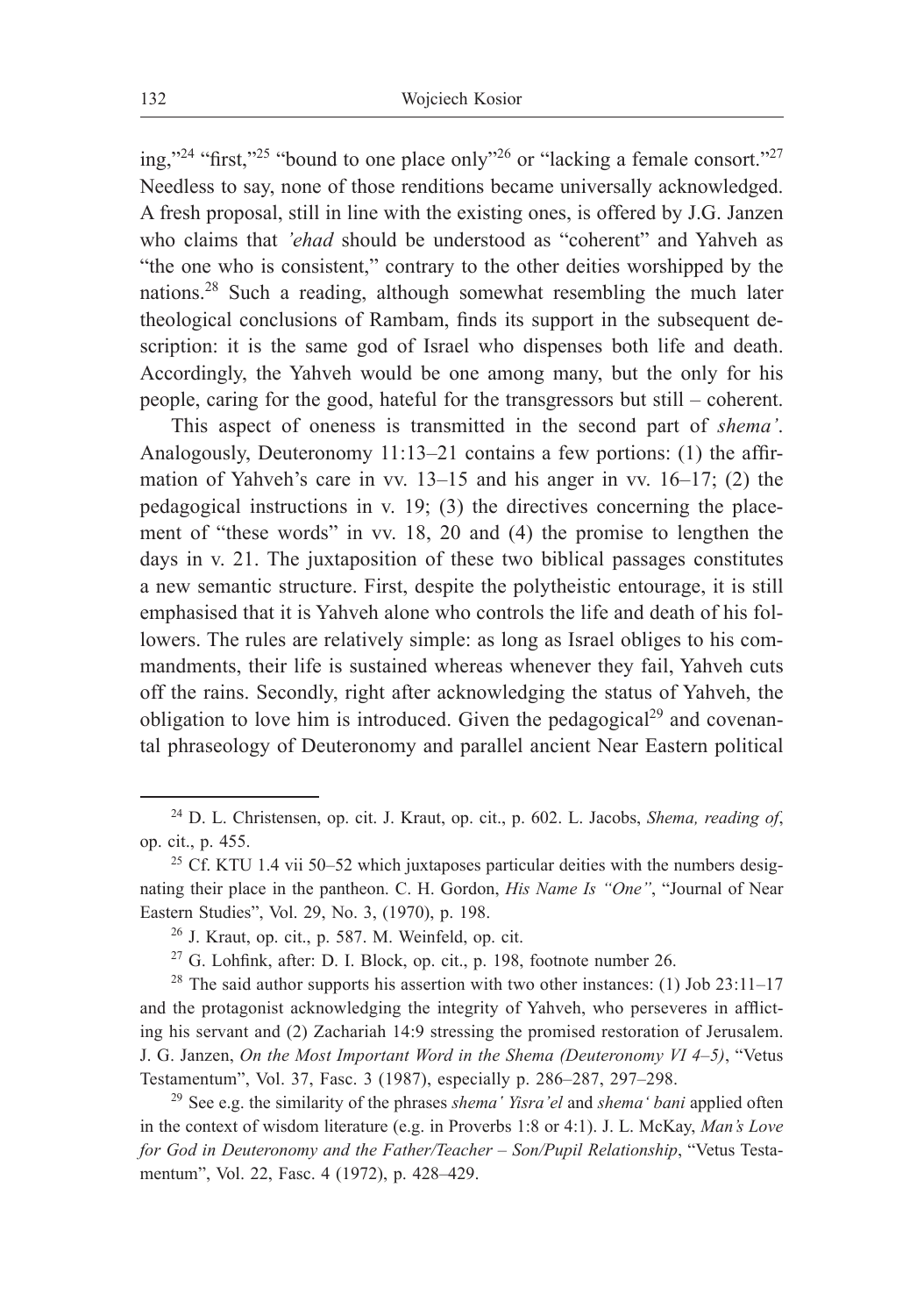documents,30 the "love" of the *shema'* should be understood as "not a sentiment of the emotion, but *pietas*, the filial love and obedience that the son offers to the *pater familias.*"31 The notion of Israel's "exclusive" and coherent deity along with the covenantal phraseology and pedagogical dash, portray Yahveh in the metaphors of a strict and severe father.<sup>32</sup>

There are a couple of links between *shema'* and Exodus 12: (1) Yahveh is presented as the main deity among the other gods, (2) his inclination to brutality is acknowledged along with the detailed protocol of controlling his anger, (3) *mezuzot* play a crucial role in the ritual and as a sign of Yahveh's possessions; (4) both instances emphasise the pedagogical aspect in transmitting the tradition.<sup>33</sup> On a general level, Exodus 12 describes the establishment of the Passover in the context of the Egyptian bondage and the tenth plague. The main theme of the fest is the animal sacrifice: an unblemished lamb has to be slaughtered whereas its blood is to be smeared upon the *mezuzot* of the houses so as to protect the firstborns. While the Hebrews are safe, the Egyptian dwellings, which lack the appropriate mark, are affected by the calamity.<sup>34</sup>

The central motive is repeated several times throughout the pericope with some minute variants. Vv. 6–7 supply Yahveh's exposition of the slaughtering ritual while vv.  $21-22$  convey Moses' report to the people.<sup>35</sup> More significant is however the series of slight changes with regards to who is responsible for the massacre of the firstborns. In v. 13 Yahveh announces: "I will {pass} over you and there will be no {strike} of *mashhit* in my attack on the land of Egypt" whereas in v. 23 Moses explains: "Yahveh will {pass}

 $33$  More on the textual connections between Deuteronomy 6, 11 and Exodus 12–13 in: J. L. McKay, op. cit., p. 430–431.

<sup>34</sup> For an excellent review of interpretations of the passage see: B. Kilchör, *Passah und Mazzot ― Ein Überblick über die Forschung seit dem 19. Jahrhundert*, "Biblica. Commentari Periodici Pontificii Instituti Biblici", vol. 94, Fasc. 3 2013, p. 340–367.

<sup>35</sup> The latter mentions hyssop as a tool of sprinkling. Cf. the purification rituals in Leviticus 14 and Numbers 19. R. K. Harrison, *The Biblical Problem of Hyssop*, "The Evangelical Quarterly" 26.4 (1954), p. 218–220. W. C. Kaiser, Jr., *Expositor's Bible Commentary: Exodus*, Zondervan 1976–1992 (CD-ROM).

<sup>30</sup> J. L. McKay, op. cit., p. 428. B. E. Willoughby, op. cit., p. 75. For an extended bibliography on the subject see: B. T. Arnold, *The Love-Fear Antimony in Deuteronomy 5‒11*, "Vetus Testamentum", Vol. 61 (2011), p. 552–553, footnotes number 1, 2.

 $31$  J. L. McKay, op. cit., p. 431–432.<br> $32$  Cf. T. Jacobsen's hypothesis of the second millennium deities described by the parental metaphors. T. Jacobsen, *The Treasures of Darkness. History of Mesopotamian Religion*, New Haven and London 1976, p. 145–155.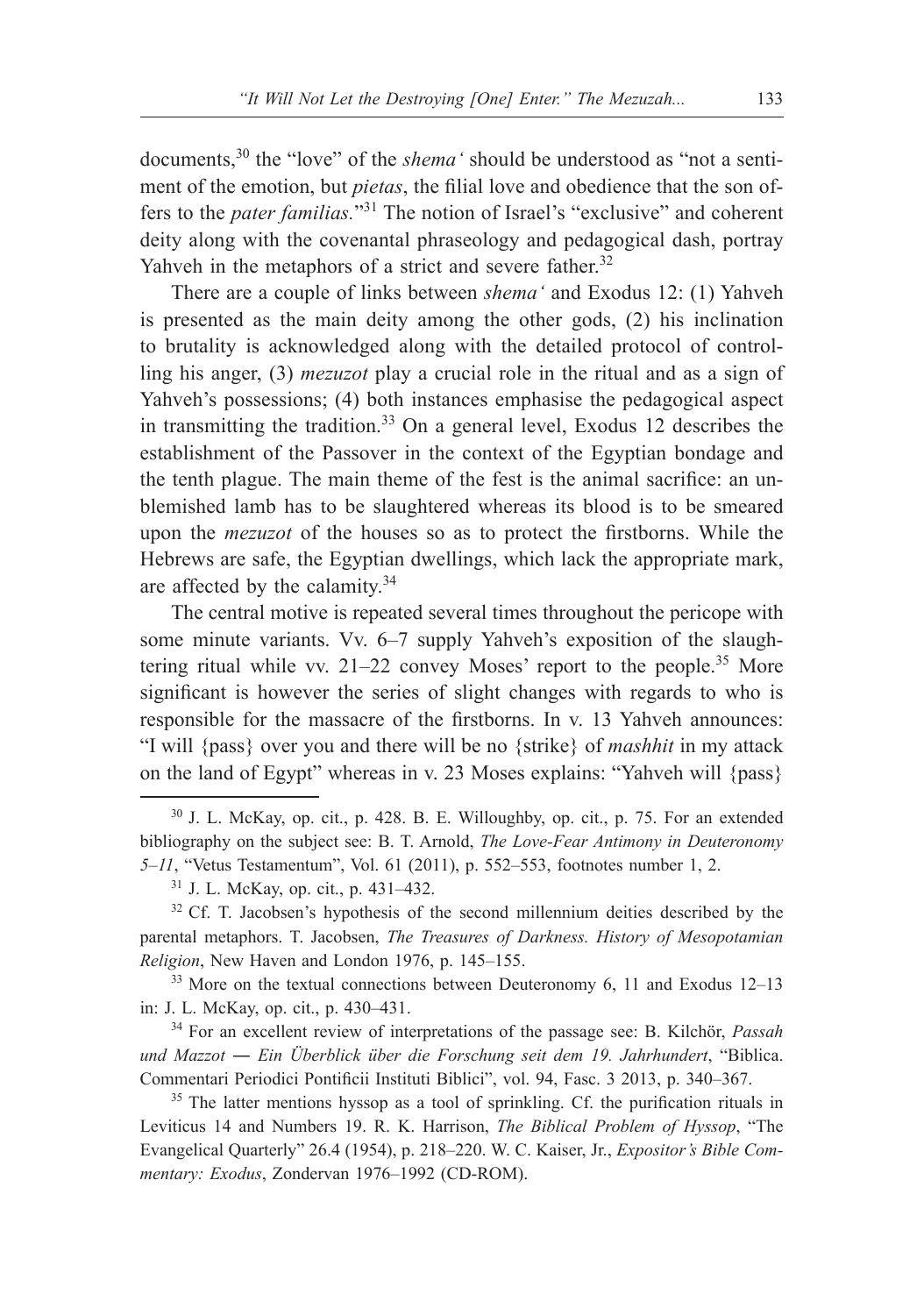over the {doorposts} and will not allow the *mashhit* enter your houses to strike." Finally, v. 29 states: "at midnight Yahveh stroke each of the firstborns of the land of Egypt."36 The *mashhit* of these passages is usually interpreted either as a "destroyer" – an independent agent performing Yahveh's orders<sup>37</sup> or as a technical term for "plague," analogically to the accounts described in 2 Samuel 24:16 and Isaiah 37:36.38 From the linguistic perspective however, the word in question is a *hif'il* participle of the root שחת and as such can be most faithfully translated as "[he is] destroying" or "destroying [one]." Accordingly, it is Yahveh himself to whom the verb *mashhit* may be attributed – especially since there is no other figure in the text which could be burdened with such a function.<sup>39</sup> Moreover, no matter which reading is decided on, it is ultimately Yahveh himself who is portrayed as the one culpable for the slaughter: he either (1) sends his angel, or (2) does the killing himself by  $(3)$  evoking the plague.<sup>40</sup>

<sup>39</sup> Cf. *ve-hinneni mashhitam 'et ha-'aretz* uttered by Elohim in Genesis 6:13. Given the strong affinity of the Egyptian plagues with the account of the primeval history, the employment of this particular verb seems even more significant. The reference supplied by: P. J. Harland, *A Further Note on Genesis VI 13*, "Vetus Testamentum," Vol. 43, Fasc. 3 (1993), p. 408–411. See also other instances of שחת in the Pentateuch, e.g. the laying waste to Sodom and Gomorrah in Genesis 13:10; 19:10 or the supplication to Yahveh not to destroy his people in Deuteronomy 9:26. The semantic range however is broader and exceeds the basic meaning of "destruction." BDB 9870. HALOT 8538. TWOT 2370.  $^{40}$  According to Exodus 11:4–8 it is Yahveh himself who shall be exclusively respon-

sible for the death of the firstborns. On the contrary, the retelling in Psalm 78:49 utilises four quasi-demonic figures constituting a "deputy of {evil messengers}" (Heb. *mishlahat mal'akhey ra'im*). L. Jacobs, *Passover*, [in:] *Encyclopedia of Religion*, 2nd edition, [EOR], Vol. 10, New York-London-Munich 2005, p. 7004.

<sup>36</sup> Interestingly enough the Egyptian pre-Mosaic Pyramid Texts and Coffin Texts contain a reference to "the day of the slaying of the firstborn." M. Gilula, after: W. C. Kaiser, Jr., op. cit.

<sup>&</sup>lt;sup>37</sup> Cf. 2 Samuel 24:15–17, 2 Kings 19:32–37 and 1 Chronicles  $21:15 - in$  these cases however the word is juxtaposed with *mal'akh* thus elucidating the identity of the figure. S.A. Meier, *destroyer*, [in:] *Dictionary of Deities and Demons in the Bible*, eds. K. van der Toorn, B. Becking, P. W. van der Hoorst, 2nd edition, Brill 1999, [DDD], p. 240–241. J. I. Durham, *Word Biblical Commentary: Exodus*, Word Books 1991 (CD-ROM). See also the semantic surplus present in these English translations of Exodus 12:23, which resort to the variants of "Angel of Death" (e.g. New Living Translation,). "The one who brings death" (New Century Version) deserves acknowledging here for maintaining the ambiguity of the biblical text.

<sup>38</sup> S.A. Meier, op. cit., p. 240.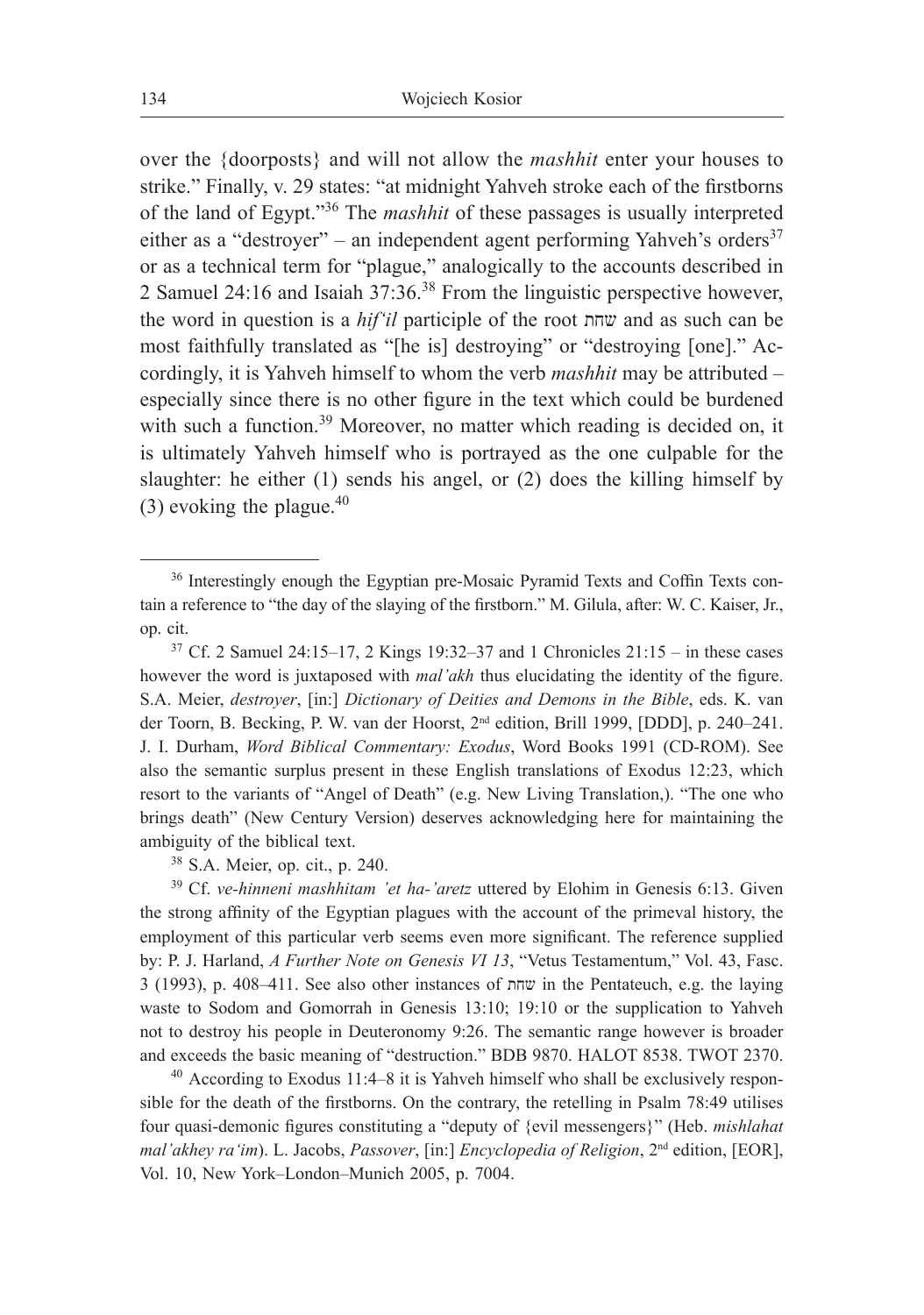### YAHVEH'S ANGER

If to juxtapose the account of Exodus 12 with the *shema'* some additional parallels appear. Both accounts are linked by the role of mezuzah as the particular spot for executing the commandment. It is either the blood of the sacrificial offering<sup>41</sup> or "these words" which are to be placed on it. Both passages speak about affecting Yahveh's emotions towards the people. The voluntary offering of blood in Exodus 12 prevents Yahveh from slaughtering the firstborns, whereas obedience to his commandments in Deuteronomy 6, 11 repels his discontent. Now, if to assume that *ha-devarim ha-'eleh* refers to the *shema'* specifically, then a direct link between the latter and the Pesah blood is established. Accordingly, a functional-semantic association emerges between blood, commandments and the mezuzah with each of the elements capable of taking the functions of the other by means of metonymy. Moreover, in both biblical portions, Yahveh is presented as the sole dispenser of life and death, both for his kinsmen as well as for foreigners. Consequently, the apotropaic function of the mezuzah and blood seems to be directed against Yahveh himself rather than any other super-human being. Thus, the oneness of Yahveh is emphasised as well as is the obligation to act in accordance with his commandments. This set of connections has already been noticed by the ancient Jewish exegetes and is explicitly elaborated on in two passages from Mekhilta de-rabbi Ishmael. The first one appears in the exposition of the verse "Yahveh {passed} over the doorways" (Exodus 12:23):

Are not these things [an example of] {the argument from the minor to the major}?<sup>42</sup> The blood of Pesah [in] Egypt is {the minor}. It {was} [applied] {out of the need} and is neither practiced day and night nor {continued} in [later] generations. [Nevertheless], it is written: *it* (the blood) *will not let the destroying [one]* (Exodus 12:23). Mezuzah is {the

<sup>&</sup>lt;sup>41</sup> Pesah sacrifice is in a way reminiscent of the ancient Near Eastern new-year offerings, e.g. the Babylonian *akitu*. The dark of night and the gleam of the full moon support a powerful symbol of light conquering darkness in the cosmogonic battle. Similarly, the progression of the Egyptian plagues can be interpreted as a reiteration of the creation myth. Besides, given the interpretation of Exodus as the beginning of new life of the Hebrews as a nation, the links between Passover and its ancient Near Eastern counterparts are even more pronounced. T. E. Fretheim, *The Plagues as Ecological Signs of Historical Disaster*, "Journal of Biblical Literature", Vol. 110, No. 3 (Autumn 1991), p. 385–396. M. Haran. L. Jacobs, E. Kutsch, R. M. Geffen, A. Kanof, *Passover*, [in:] EJ, Vol. 15, p. 680. W. C. Kaiser, Jr., op. cit.. L. Jacobs, *Passover*, [in:] EOR, p. 7003.

<sup>42</sup> Heb. *qal va-homer*.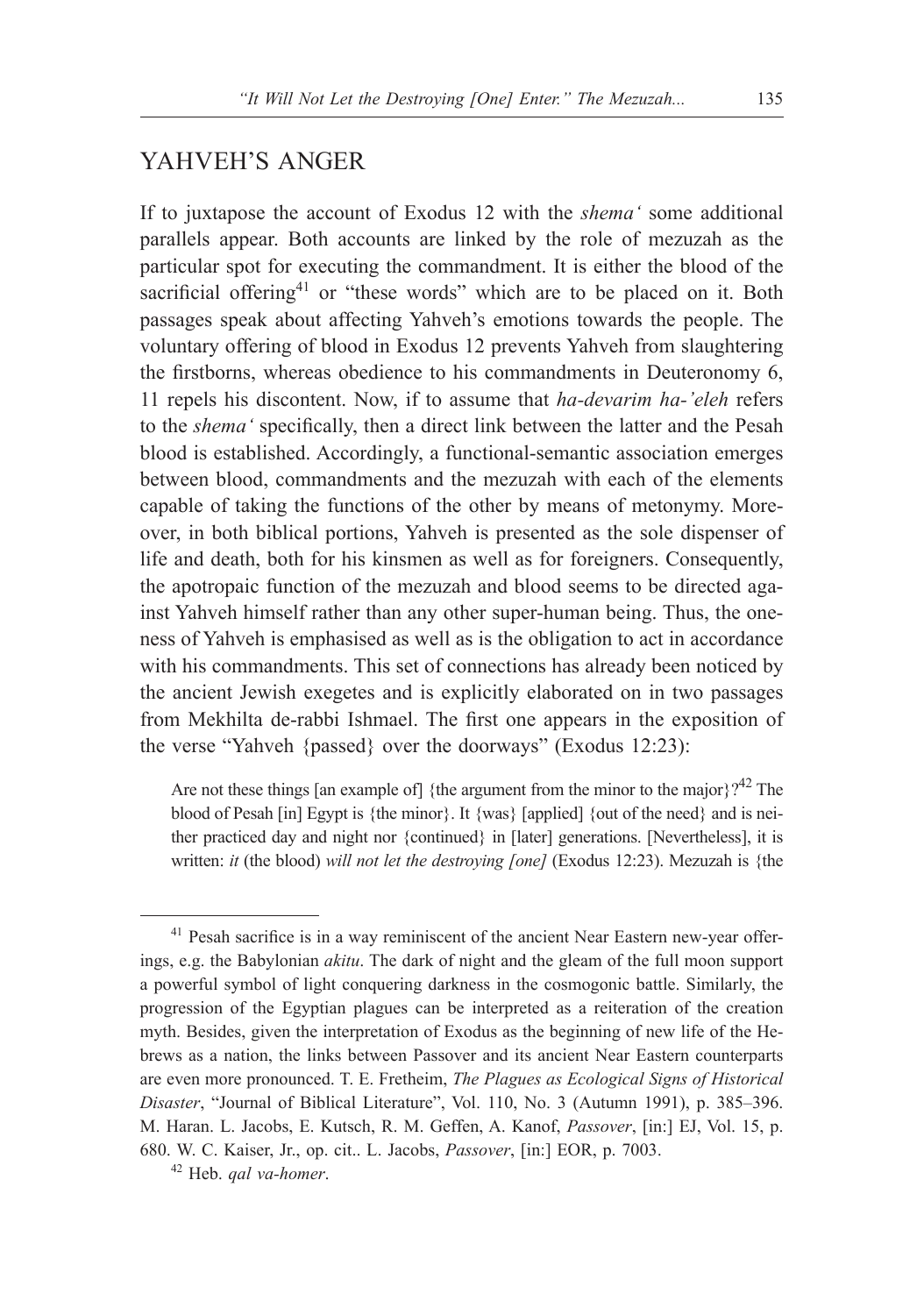major}, as it contains ten special names,  $43$  acts day and night {as well as} throughout the generations. How much more *it* (the mezuzah) *will not let the destroying [one]*? 44

The text is explicit with regards to the protective qualities of both blood and mezuzah as well as to their efficiency in repelling the *mashhit*. However, the eminence of the mezuzah is emphasised and its "core-device" explained: the strength of the divine names surpasses the power of blood.<sup>45</sup> In a somewhat ambiguous vein is another passage from Mekhilta 14:29 which presents the mezuzah as a device intended to control Yahveh's anger. The point of hermeneutical departure is the verse: *and the sons of Israel walked {drily} throughout the sea* (Exodus 14:22):

and the ministering angels have been wondering [and] {saying}: [how come that] {these} idolatrous people are walking drily throughout the sea?! How do we know that the rage of the sea has {risen} upon them? It was said: *and the sea [was like] a wall*  (*homah*) *to them* (Exodus 12:29).46 Do not read "wall" (*homah*) but "rage" (*hemah*). And what has contributed to Israel, to deliver them *from their right and from their* 

<sup>46</sup> Note the visual representation of the Israelites between the watery walls in some editions of the HB. G. A. Rendsburg, *Word Play in Biblical Hebrew. An Eclectic Collection*, [in:] *Puns and Pundits. Word Play in the Hebrew Bible and Ancient Near Easter Literature*, ed. S. B. Noegel, Bethesda, MD 2000, p. 159–160.

<sup>43</sup> See also Midrash Tehilim: "Rabbi 'Abba bar Kahana' said: two generations have used the {secret} name [of God]: the people of the great congregation and the generation of {persecutions} [...] How great is this tool of war, this {secret} name [of God]! {Although} they departed for war, they did not {engaged in it}. {Nevertheless} those hating them have fallen before them." The source suggested by and translated after: M. Bar-Ilan, *Hotmot Magiim 'al ha-Guf beyn Yehudim be-Me'ot ha-Rishonot le-Sfirah*, "Tarbitz" 57/1988, [online], https://faculty.biu.ac.il/~barilm/hotamot.html, [accessed: 8.07.2013], p. 41. 44 In fact, the grammatical gender of *mezuzah* does not go along with that of the verb

*yiten* ("[he] will let").

<sup>45</sup> This explanation hints at one of the possible reasons for choosing the said pericopes. First, in terms of the occurrences of both divine names, be it two appellations of one God or two altogether distinct deities, Deuteronomy is the "densest" book of the HB. It includes 1404 hits, which constitutes 13% of the total number of words. The next in line are respectively Psalms (1146 hits, 10%) and Jeremiah (1016 hits, 9%). Secondly, Deuteronomy contains 550 occurrences of "Yahveh" what constitutes 8% of the total quantity of words. With this number it scores the third position, right after Jeremiah (726 hits, 11%) and Psalms (695 hits, 10%) and just before Isaiah (450 hits, 7%) and Ezekiel (434 hits, 6%). Thirdly, when the search includes only the variants of the word *'elohim*, like those with possessive pronouns, Deuteronomy ranks first (374 hits, 14%), even before Psalms (362 hits, 14%) and Genesis (219 hits, 8%). Accordingly, Deuteronomy *in toto* is the most "sacred" book of the Torah and as such may provide the strongest apotropaic material.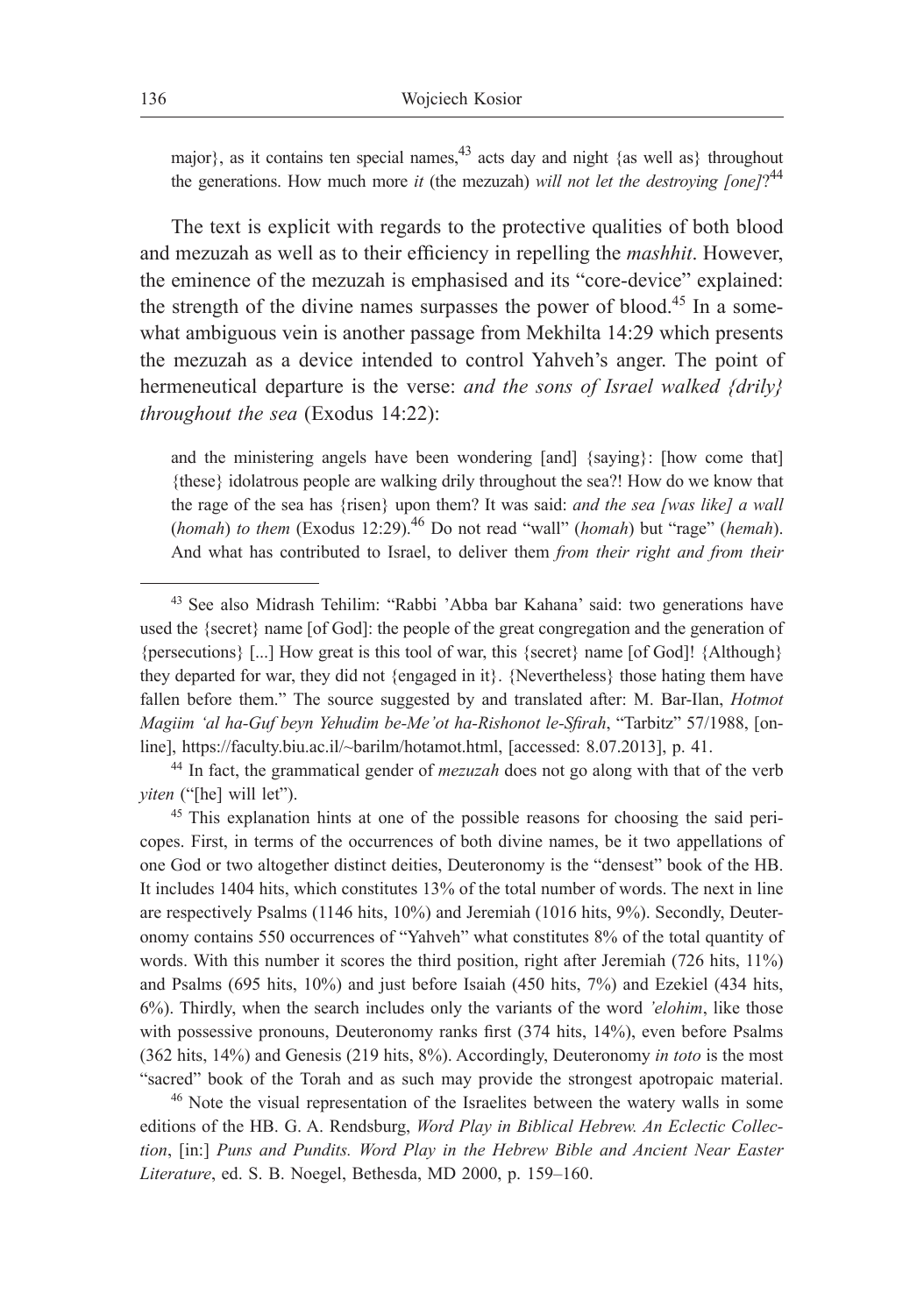*left*? *From their right* – thanks to the Torah which they will receive from the right as it was said: *from his right – a {fiery decree} for them* (Deuteronomy 33:2), {whereas} *from their left* – it is tefillin. Another interpretation: *from their right* – it is {*mitzvat mezuzah*} to which Israel is {obliged} whereas *from their left* – it is tefillin.<sup>47</sup>

There are some implications of this passage. First, although the seas raging at the transgressors are not that extraordinary within the rabbinic category of supernatural phenomena, it is usually the literary way of relegating the emotions from God to some other entity.48 In this case the rage (*hemah*) directed against the idolatrous Hebrews should be attributed to the deity rather than to the sea.49 Secondly, the apotropaic and Yahveh-appeasing potential of all the listed devices is supported with biblical passages and as such fully legitimised. Thirdly, the rabbinic explanations of the right and left side seem to rather freely substitute the mezuzah with the Torah scroll. The latter in general has been endowed with great sanctity and admiration and as such has been particularly prone towards becoming an amulet.<sup>50</sup> Accordingly, the mezuzah or tefillin may have been the protective substitutes of the Torah scroll *in toto*. 51

<sup>50</sup> The amuletic usage of the Torah scroll is legitimised in M Sanhedrin 2:4 and BT Sanhedrin 21b, where the king is obliged to write a Torah scroll and to carry it with him fastened "as an amulet" (Heb. *ke-qamiya'*). Cf. BT Berakhot 5a, 25b; BT Shabbat 14a; BT Eruvin 54a, 98b; BT Megillah 26b, 27a, 32a; BT Moed Qatan 25a, 26a; BT Qiddushin 33b; BT Menahot 32b. The selection of the sources supplied by: C. Hezser, op. cit., p. 215. S. Sabar, *Torah and Magic: The Torah Scroll and Its Appurtenances as Magical Objects in Traditional Jewish Culture*, [in:] "European Journal of Jewish Studies", Vol. 3, Number 1 (2009), p. 135–138. 51 C. Hezser, op. cit., p. 213. E.-M. Jansson, op. cit., p. 61. D. C. Skemer, *Binding* 

*Words: Textual Amulets in the Middle Ages*, University Park, PA 2006, p. 33–34, footnote

<sup>&</sup>lt;sup>47</sup> Cf. less elaborate account in Mekhilta 6 and other interpretations of the right and the left hand in Shir ha-Shirim Rabbah 2:19. For a similar idea see Targum Pseudo-Yonatan to Canticle 8:3 where both mezuzah and tefillin are supposed to repel a {demon} (Aram. *maziqa'*). The problem of the apotropaic usage of the tefilin is comprehensively addressed in: Y. Cohn, op. cit., *in toto* but especially p. 151–161.

<sup>48</sup> For instance, the picturesque account of rabbi Gamaliel of Yavneh (responsible for cursing rabbi Eliezer ben Hurqanus) and the storm-ravaged sea expressing God's discontent in BT Bava Metziya 59b.

<sup>49</sup> There are several expressions utilised in the HB to convey the idea of the divine wrath: *hamat Yahveh* (e.g. in 2 Kings 22:13; 2 Chronicles 34:21; Isaiah 51:20; Jeremiah 6:11), *'af Yahveh* (e.g. 2 Chronicles 12:12; 28:11), *qetzef Yahveh* (e.g. 2 Chronicles 32:26) or *'evrat Yahveh* (e.g. Zephaniah 1:18). Worth noting is that (1) from among the phrase *hamat Yahveh* is the most commonly used and (2) apart from *hamat Shadday* in Job 21:20 no other divine name occurs in such juxtaposition.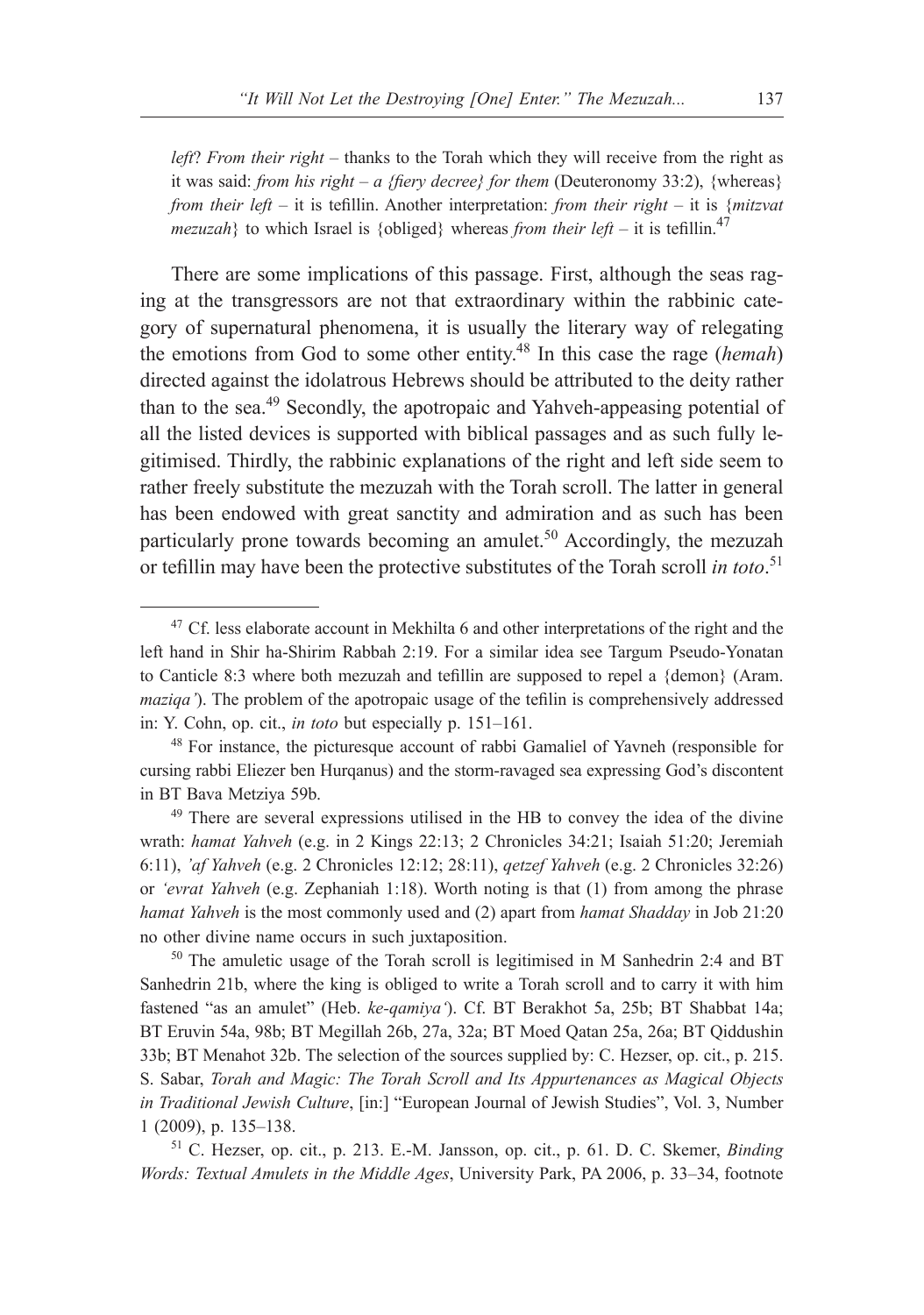In this regard, it is worthwhile to refer to JT Peah 1:1,  $15d^{52}$  which speaks of an exchange of gifts between the Parthian king Artaban and Rav. The former sends the rabbi an invaluable pearl whereas the latter presents the king with a mezuzah. Artaban is at first surprised to receive something of almost no value and then hears Rav's explanation:

you have sent me a thing I have to guard {whereas} I have sent you a thing which guards you, as it is written: *in your {walking around}*<sup>53</sup> *it (*♀) *will {lead} you, [in your {laying down} it (♀) will guard over you]* (Proverbs 6:22).

The biblical verse is taken from the context which speaks of obligations (*mitzvot*) and teachings (*torah*) which are to be "bound to ones heart" (v. 21) so as to "give light" (v. 23) and repel the "evil woman" (v. 24). The grammatical gender of the personal pronouns and verbs conforms with that of *mezuzah* and thus suggests that not only it protects its owner but also serves as a kind of religious sign-post. In addition, the account is woven into the Talmudic discussion of the Torah studies against the backdrop of the relation between deeds and outcomes. In this regard the rabbinic literature transmits two opposite notions: either (1) there is no direct connection between accomplishing the commandments and potential benefits or (2) the fulfilment of the particular mitzvot brings precise results. Accordingly, the apotropaic notion of mezuzah would be just a specific case of the dialectics of performing *mitzvot* and attaining merits.<sup>54</sup>

Additional hints concerning the Yahveh-repelling and Yahveh-satisfying potential of the mezuzah come from BT Menahot. The large portion of this tractate deals with the halakhic aspects of *mezuzah* like the type of materials utilised in its preparation or the rooms exempted from the obligation.<sup>55</sup> On folio 33b the halakhic discussion takes an unsuspecting twist and introduces some aggadic material:

number 38. See also BT Berakhot 5a which suggests that the Torah study protects against demons. In fact, the addition of the idea of studying to the Torah itself may have been an attempt in masking the initial apotropaic "independence" of the scroll itself. 52 Cf. Bereshit Rabbah 35:3.

<sup>53</sup> The root הלכ appears here in its *hitpa'el* form. As such it is often utilised in the meaning of "walking in the deity's ways," e.g. Enoch in Genesis 5:22 or Abram in Genesis 17:1.

<sup>54</sup> For the connection between *mitzvat mezuzah* and the concept of "the lengthening the days" see: E.-M. Jansson, op. cit., p. 10, 44, 157, 160.

<sup>&</sup>lt;sup>55</sup> For the comprehensive list of the Talmudic sources dealing with technical issues together with commentary see: E.-M. Jansson, op. cit., p. 39–43.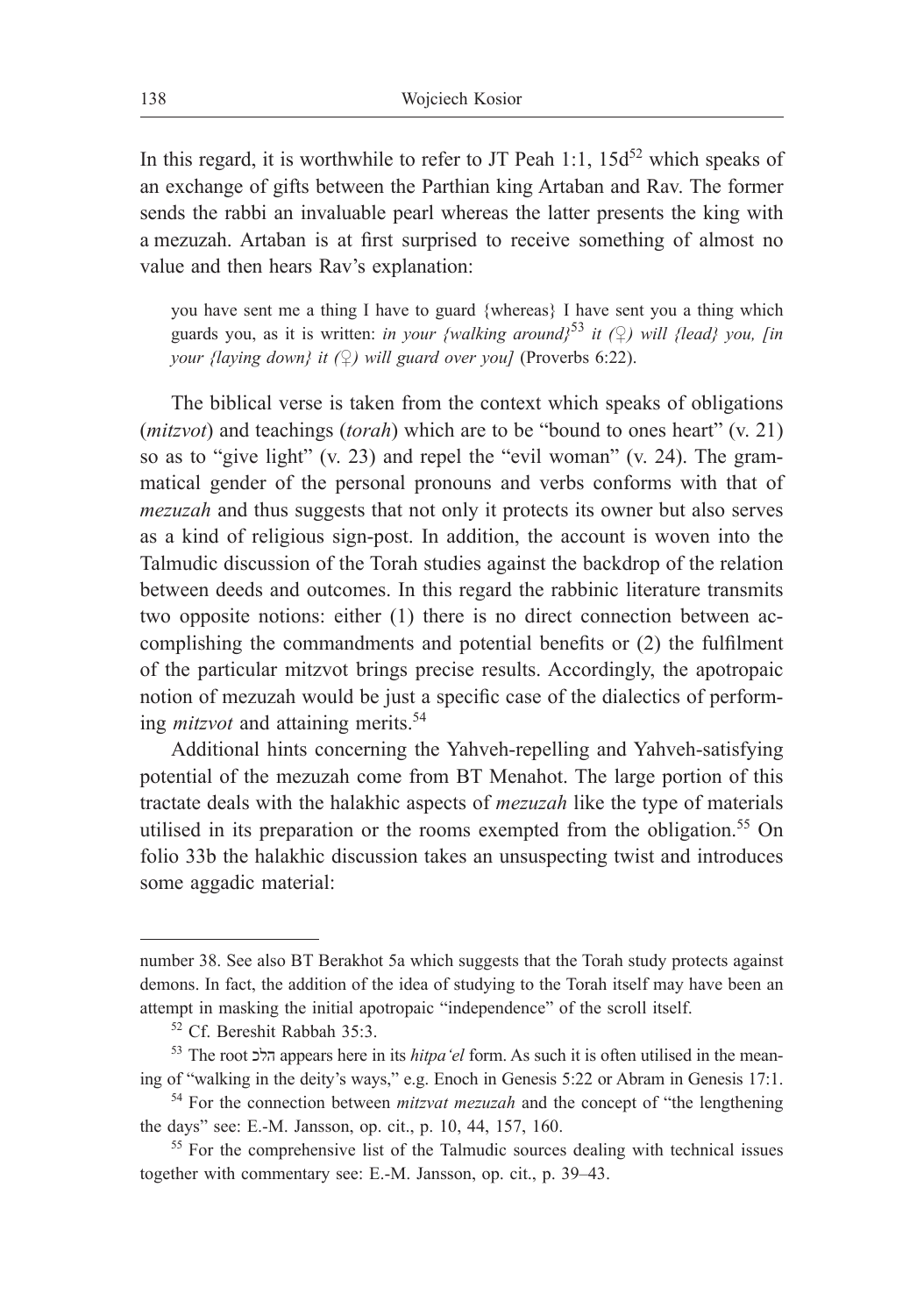Raba said: the commandment is to put it in [the distance of] a handbreadth to the public space. Why so? The rabbis say: so that he will stumble upon mezuzah at once.

This seemingly innocent remark concerning the appropriate point of affixing the device reveals some mythical assumptions underlying the halakhic phraseology. The immediate explanation supplied by the rabbis is usually interpreted as adhering to psychological reasoning – one is to be reminded about his obligations as soon as possible.<sup>56</sup>

### THE TRIPLE YARN

However, the utilisation of the root פגע in this context is somewhat ambiguous as it is not seldom applied in the description of hostile encounters, also of demonic character.<sup>57</sup> In fact, it cannot be excluded that the rabbinic interpretation hints at the apotropaic potential of the device believed to keep the malevolent forces away. Suspicious is also the grammatical form of the verb *yefaga'* meaning "[he] will stumble." As often, the subject intended by the rabbis is opened to interpretation. The inhabitant, the demon or the deity are all, both grammatically and logically, plausible solutions, as is suggested by two following utterances attributed to rabbi Hanina of Sura. The first one is in Aramaic and reads:

Rav Hanina of Sura says: So that it  $(\varphi)$  will guard him.

Again, the personal suffixes are at least ambiguous. The feminine form of *tinateriah* ("she will guard him") most probably refers to the mezuzah, whereas the intended masculine object marked by the personal suffix is indefinite. Some insight is provided by Rashi, who explains in his comment that the phrase refers to the "whole house" (masculine gender) and adds that it is supposed to protect against *maziqin*. 58 The meaning of the latter is too eagerly

<sup>56</sup> D. Linzer, *Menachot 33 – Mezuzah Standing Up, Lying Down, and as a Door Bolt*, [online], http://www.the-daf.com/talmud-conceptual/menachot-33-mezuzah-standing-uplying-down-and-as-a-door-bolt/, [accessed: 8.07.2013].

<sup>57</sup> The ambiguity of פגע is witnessed already in the HB, e.g. in the account of human-divine conflict described in Genesis 32:2–3 (cf. the presence of פגש in 28:11) and retold with some modifications in Hosea 12. The instances of unequivocally inimical meaning are present in Judges 18:25 or 1 Samuel 22:18. A. Shinan, Y. Zakovitch, *From Gods to God. How the Bible Debunked, Suppressed, or Changed Ancient Myths and Legends*, trans. V. Zakovitch, Nebraska University Press 2012, p. 76.

<sup>58</sup> Cf. his comment to BT Pesahim 4a.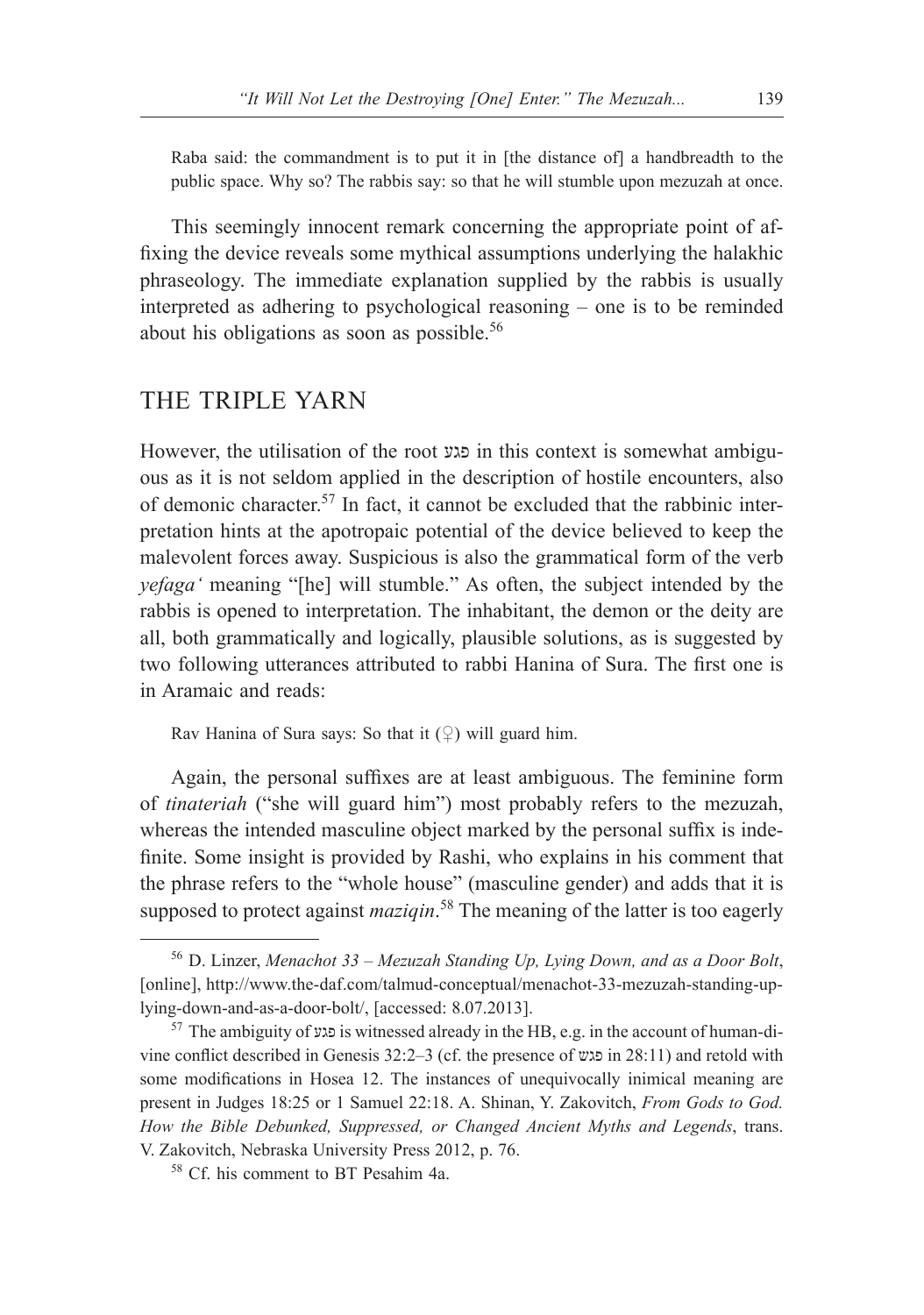taken for granted as referring to some supernatural entities whereas the semantic potential of the said term is much broader. The word *maziq* (pl. *maziqin*) is a derivate of the root נזק and literally means the "one who does damage, destroys, wastes" or more specifically "the offender that occasioned damage." As such, the word appears often in a halakhic context denoting the perpetrator of devastation. In some instances like Bereshit Rabbah 54:1 the phrase *maziqey beyto* refers to various pests as is evident from the further text listing insects, vermin and flies. Apart from that, *maziqin* seems to convey a meaning similar to *shedim* as is evident in BT Berakhot 3a–b and 62a which locate them in ruined houses and secluded places.59 Most probably then it is the latter meaning which is intended by Rashi: the mezuzah protects against the *maziqin*-demons. However, given the "enlightened" dash of rabbi Shlomoh Yitzhaqi as well as his aggadic erudition, it is somewhat peculiar that he alludes to such a supernatural explanation. Accordingly, his cursoriness might indicate hesitancy together with intention of reducing the ambiguity of the passage by means of *nomen omen* a lesser evil: reading demon into the narration precludes other, more troublesome options. In sum, if to read Hanina's saying against the backdrop of his precedents and in the context of Rashi's commentary, the apotropaic function of the mezuzah is fully acknowledged, although the object of its influence remains indefinite. This is additionally supported by the second utterance, conveying the pictorial metaphor:

Rabbi Hanina said: come and see that the measures of the Holy, blessed be he, are not as the measures of flesh and blood. [According to] the measures of flesh and blood, the king sits inside and the people guard him from outside. The measures of the Holy, blessed be he are {different}. His servants<sup>60</sup> are sitting inside and he is guarding from outside as it was said: *Yahveh guards you, Yahveh is your shadow on your right hand*  $(Psalm 121:5)$ .<sup>61</sup>

The *mashal* is interpreted in various ways. Some argue that this flamboyant intermezzo is just a marker of the minority's opinion and as such is not taken seriously into the halakhic account. The others insist that it reiterates the

<sup>59</sup> Entry: מזיק,] in:] M. Jastrow, op. cit., p. 755.

<sup>60</sup> Heb. *'ovdav* is a derivate of the root עבד meaning also "to worship," i.e. "to work [in the cultic context]." Entry: עבד,] in:] F. Brown, S. R. Driver, C. A. Briggs, *A Hebrew and English Lexicon of the Old Testament*, Oxford 1907 [BDB], 6711.

<sup>&</sup>lt;sup>61</sup> Cf. the *mashal* given by 'Ongelos the proselyte in BT Avodah Zarah 11a with a slight difference as to the biblical legitimisation of the idea (Psalm 121:8). The said Talmudic passage is often considered to be the textual source for the custom of placing one's hand on mezuzah when going in or out of the room. See, also: JT Peah 1:1, 15d.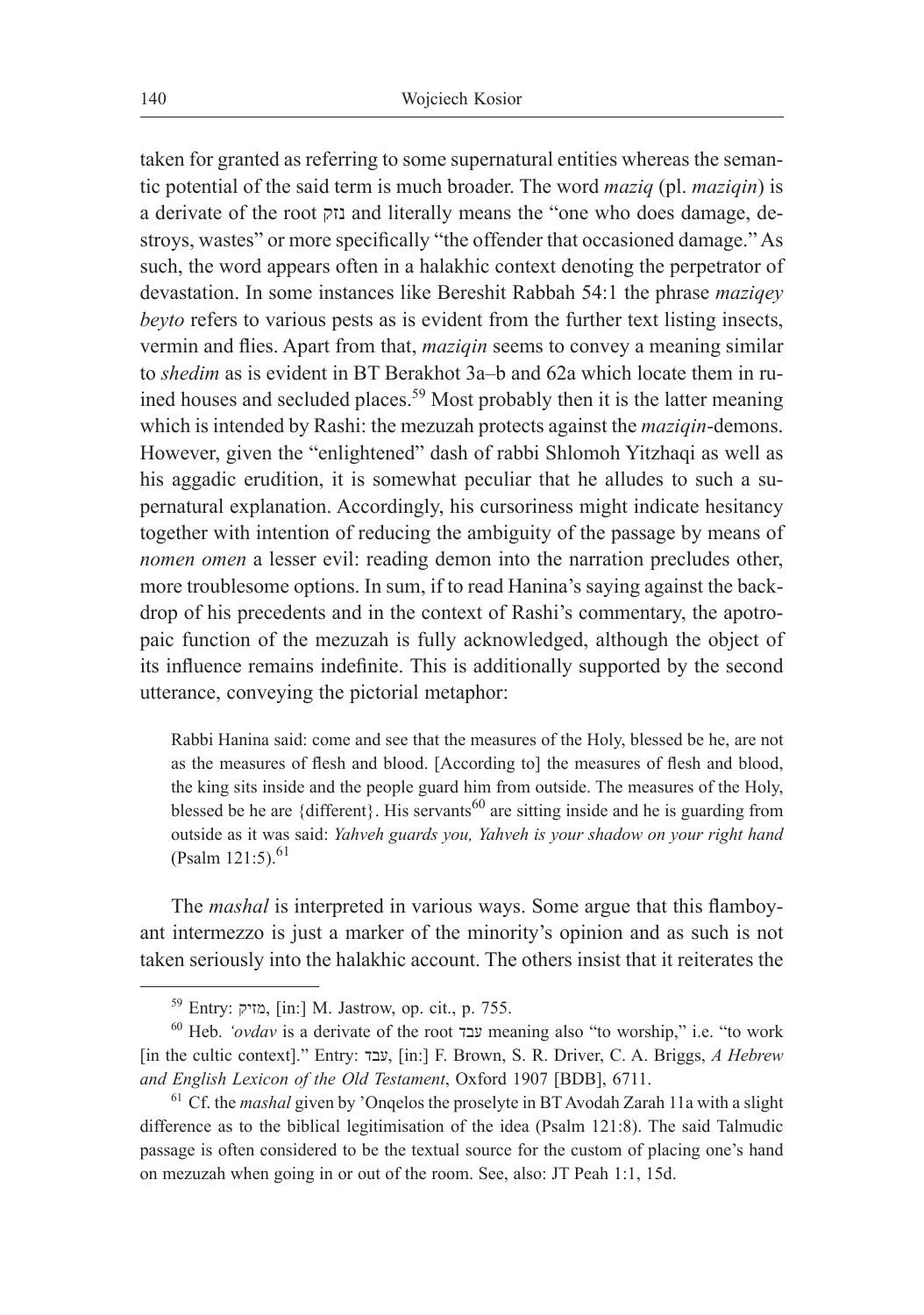previous sayings hinting at the protective potential of the mezuzah. Although it plays specifically apotropaic functions, ultimately it is God himself who guards his devotees.<sup>62</sup> However, the above passage presenting seemingly plain divine protection is at best dubious when read in connection with a similar portion we encounter several pages later in BT Menahot 43b:<sup>63</sup>

Our Rabbis taught: beloved are Israel, for the Holy, blessed be he, surrounded them with *mitzvot*: tefillin on their heads, tefillin on their arms, tzitzit on their garments, and mezuzah {on} their doors. And about these David said: *Seven [times] a day I praise you, over the decrees of your righteousness* (Psalm 119:164). When David {used to enter} the bath house and see himself standing naked, {he would say}: woe is me that I will stand naked without [the sign of any] *mitzvah*. And when he would remember the circumcision in his flesh, he would {calm down}.

For a moment and out of necessity king David disregards the divine precepts and becomes indistinguishable from the other people. If to read the above passage through the lenses of the biblical accounts introduced earlier, David is not adhering to the divine order (vide: *shema'*) and has no mark which would protect him (vide: Exodus 12). More importantly, the contents of the biblical citation as well as the lack of any other figure in the text suggest that it is God himself of whom David was afraid.<sup>64</sup> This internal ambiguity of the fragment is immediately soothed by the slightly "rationalised" interpretation attributed to Rabbi Eliezer ben Yaqov:<sup>65</sup>

everyone who has tefillin on his head, tefillin on his arm, tzitzit on his cloth and mezuzah on his doors – is in strength so as he will not sin, as have been said: *a triple yarn will not be broken quickly* (Ecclesiastes 4:12b). [It also] says: *the angel of Yahveh encamps around those who fear him and delivers them* (Psalms 34:8).

sion which surpasses that of any other commandment. More on this aspect of the rite in: W. Kosior, *Brit milah. Some Remarks on the Apotropaic Meaning of Circumcision in Agadic Midrashes (Brit mila. Uwagi o apotropaicznym znaczeniu obrzezania w midraszach agadycznych)*, "Polish Journal of the Arts and Culture" 4 (1/2013), p. 103–118.

<sup>65</sup> Cf. Rambam's exposition in Hilkhot tefillin… 6:13 which interprets the "angels" as the reminders of covenantal obligations and thus rationalizes the Talmudic utterance.

<sup>62</sup> D. Linzer, op. cit.

<sup>63</sup> The simile appears almost verbatim in a few other passages. See: E.-M. Jansson, op. cit., p. 47, footnote number 36. N. Leibowitz, *Studies in Devarim. In the Context of Ancient and Modern Jewish Bible Commentary*, Eliner Library 1986, p. 115–116. Cf. the description present in Sifre Va-Ethannan 36 where Israel is likened to a bride and particular *mitzvot* to jewellery.<br><sup>64</sup> The account seems to acknowledge the exceptional apotropaic power of circumci-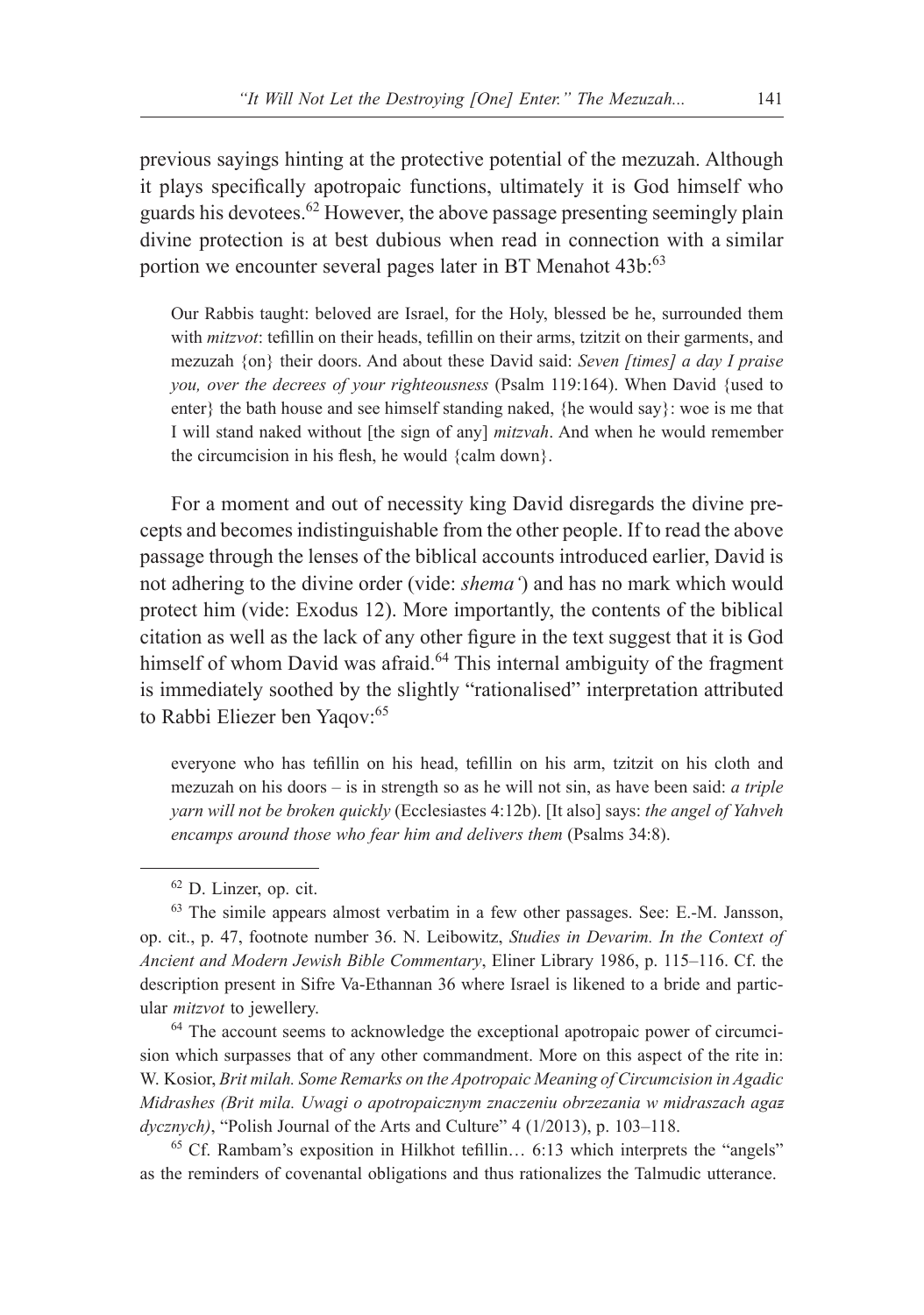Despite the attempt to alleviate the cumbersome semantic undertones of the precepts, the biblical passages convey a significant dose of theological ambivalence. The first fragment is taken from the elaboration on the value of a companion (vv. 9–12) and is preceded by the words: *And if the one* (Heb. *ha- 'ehad*) *overpowers the two, they will stand against him* (Ecclesiastes 4:12a). Given the semantic flavour of *'ehad* in the Talmudic context, the biblical passage attains uncanny meaning – it is God, who might be the oppressor, repelled only by the "triple yarn" of precepts. The second passage is no less embarrassing. Its juxtaposition allows to infer that the fulfilment of these three *mitzvot* witnesses to the "fear of Yahveh"<sup>66</sup> through which the protection and rewards are to be earned.67 To sum up then, if it is *ha-Qadosh* who watches over his nation and still mezuzah's protective potential is fully acknowledged then the object repelled by it seems to be Yahveh himself.

#### REFERENCES

- 1. Arnold B. T., *The Love-Fear Antimony in Deuteronomy 5‒11*, "Vetus Testamentum", Vol. 61 (2011), p. 552–569.
- 2. Aviezer H., *Ha-Mezuzah beyn Mitzvah le-Qamiya'*, "Ma'aliyot" 19/1997, p. 217–237.
- 3. Bar-Ilan M., *Hotmot Ma'agiim 'al ha-Guf beyn Yehudim be-Me'ot ha-Rishonot le-Sfirah*, "Tarbitz" 57/1988, p. 37–50, [online], https://faculty.biu.ac.il/~barilm/hotamot.html, [accessed: 8.07.2013].
- 4. Berlin A., *The Oxford Dictionary of the Jewish Religion*, New York 2011.
- 5. Block D. I., *How Many Is God? An Investigation into the Meaning of Deuteronomy 6:4–5*, "The Journal of the Evangelical Theological Society" 47/2 (June 2004), p. 193–212.
- 6. Brown F., Driver S. R., Briggs C. A., *A Hebrew and English Lexicon of the Old Testament*, Oxford 1907.
- 7. Christensen D. L., *Word Biblical Commentary: Deuteronomy 1–11*, Word Books 1991.
- 8. Cohn Y., *Tangled up in Text: Tefillin and the Ancient World*, Society of Biblical Literature 2008.
- 9. Durham J. I., *Word Biblical Commentary: Exodus*, Word Books 1991.
- 10. Eliyahu M., *Hilkhot Mezuzah*, [online], http://www.yeshiva.org.il/midrash/shiur.asp? id=3654, [accessed: 8.07.2013].
- 11. Even-Shoshan A., *Ha-Milon he-Hadash*, vol. 3, Kiryath Sepher Jerusalem 1979.
- 12. Frankfurter D., *The Interpenetration of Ritual Spaces in Late Antique Religions: An*

<sup>66</sup> According to S. A. Meier's interpolation theory "the angel of Yahveh" should rather be read as referring to "Yahveh" himself. S. A. Meier, *angel of Yahweh*, [in:] DDD, p. 53–59. Idem, *angel I*, [in:] DDD, p. 45–50.

<sup>67</sup> E.-M. Jansson, op. cit., p. 47.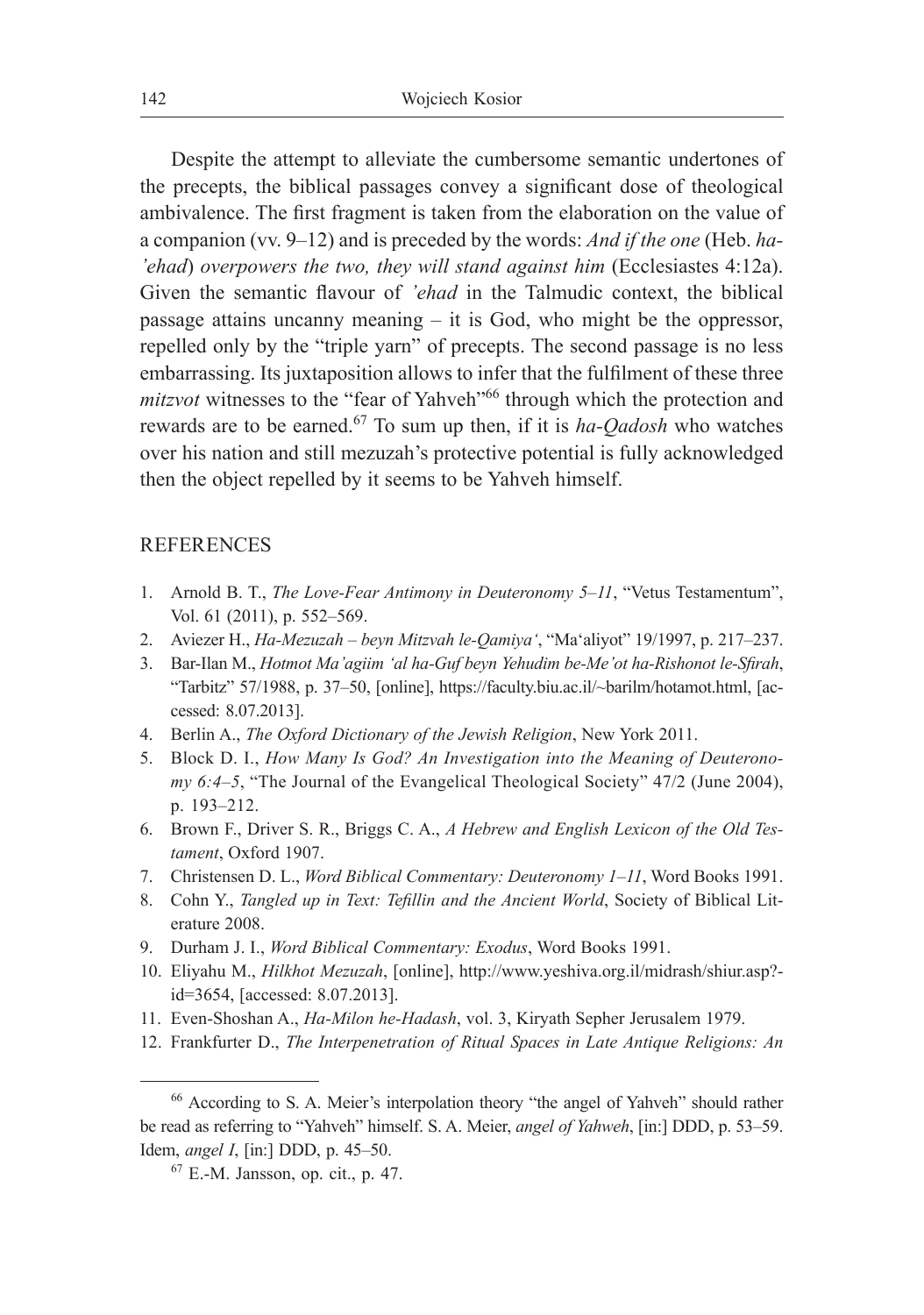*Overview*, "Archiv für Religionsgeschichte" 10/28 (2008), p. 199–210.

- 13. Gordon C. H., *His Name Is "One"*, "Journal of Near Eastern Studies", Vol. 29, No. 3, (1970), p. 198–199.
- 14. Gordon M. L., *Mezuzah: Protective Amulet or Religious Symbol*, "Tradition: A Journal of Orthodox Thought" 16:4 (1977), p. 7–40.
- 15. Haran M., *Qorban ha-Pesah*, [in:] idem, *Tqufot u-Mosadot be-Miqra': 'Iyunim Historiim*, 'Am 'Oved 1972, [online], http://mikranet.cet.ac.il/pages/printitem.asp?item=13521, [accessed: 8.07.2013].
- 16. Harland P. J., *A Further Note on Genesis VI 13*, "Vetus Testamentum", Vol. 43, Fasc. 3 (1993), p. 408–411.
- 17. Harrison R. K., *The Biblical Problem of Hyssop*, "The Evangelical Quarterly" 26.4 (1954), p. 218–224.
- 18. Houtman C., *Historical Commentary on the Old Testament*, Vol. 2, Kampen 1996.
- 19. Jacobs L., Passover, [in:] *Encyclopedia of Religion*, 2<sup>nd</sup> edition, Vol. 10, New York-London‒Munich 2005, p. 7003–7005.
- 20. Jacobs L., *Shema, reading of*, [in:] *Enyclopedia Judaica*, eds. F. Skolnik, M. Berenbaum, 2<sup>nd</sup> edition, Detroit-New York-San Francisco-New Haven, Conn-Waterville, Main-London 2007, [EJ], Vol. 18, p. 453–456.
- 21. Jacobs L., Kutsch E., Geffen R. M., Kanof A., *Passover*, [in:] EJ, Vol. 15, p. 678–683.
- 22. Jacobsen T., *The Treasures of Darkness. History of Mesopotamian Religion*, New Haven and London 1976.
- 23. Jansson E.-M., *The Message of a Mitsvah: The Mezuzah in Rabbinic Literature*, Lund 1999.
- 24. Janzen J. G., *On the Most Important Word in the Shema (Deuteronomy VI 4–5)*, "Vetus Testamentum", Vol. 37, Fasc. 3 (1987), p. 280–300.
- 25. Jastrow M., *A Dictionary of the Targumim, The Talmud Babli and Yerushalmi, and the Midrashic Literature*, London – New York 1903
- 26. Kaiser W. C. Jr., *Expositor's Bible Commentary: Exodus*, Zondervan 2002–2004 (CD- -ROM).
- 27. Kalland E.S., *Expositor's Bible Commentary: Deuteronomy*, Zondervan 2002–2004 (CD-ROM).
- 28. Kilchör B., *Passah und Mazzot ― Ein Überblick über die Forschung seit dem 19. Jahrhundert*, "Biblica. Commentari Periodici Pontificii Instituti Biblici", vol. 94, Fasc. 3 2013, p. 340–367.
- 29. Kosior W., *Brit milah. Some Remarks on the Apotropaic Meaning of Circumcision in Agadic Midrashes (Brit mila. Uwagi o apotropaicznym znaczeniu obrzezania w midraszach agadycznych)*, "Polish Journal of Arts and Culture" 4 (1/2013), p. 103–118.
- 30. Kraut J., *Deciphering the Shema: Staircase Parallelism and the Syntax of Deuteronomy 6:4*, "Vetus Testamentum" 61 (2011), p. 582–602.
- 31. Kugel J. L., *Traditions of the Bible: A Guide to the Bible As It Was at the Start of the Common Era*, Harvard University Press 1998.
- 32. Leibowitz N., *Studies in Devarim. In the Context of Ancient and Modern Jewish Bible Commentary*, Eliner Library 1986.